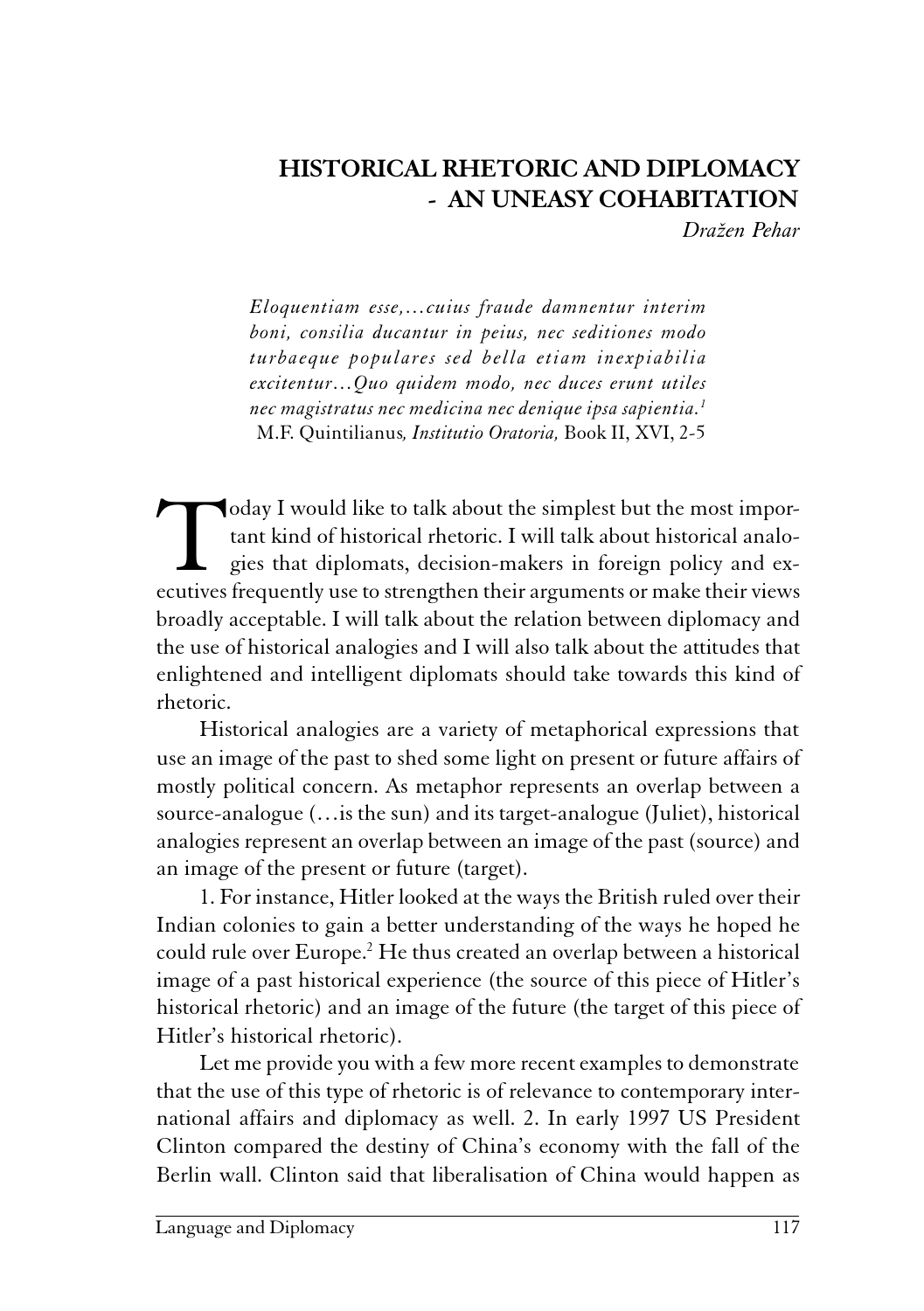inevitably as the Berlin wall fell.<sup>3</sup> 3. After the November 1999 OSCE conference, US President Clinton commented on Russian resistance to the international community's attempts to interfere in the issue of Chechnya. "Clinton recalled the 'thrilling experience' of watching Mr. Yeltzin defy the junta that seized power in Moscow in August 1991 and then courteously asked would the West have been wrong to 'interfere' in Russian affairs and stand up for Mr. Yeltzin if the coup leaders have jailed him?"<sup>4</sup> 4. Again, on the Russian offensive in Chechnya, the International Herald Tribune commented: "Grigori Yavlinsky, one of the few Russian politicians with the courage to criticise the war, has used the analogy of Israel whose crushing military victories and territorial occupations led to decades of terrorism before it finally faced reality and struck deals with its enemies."<sup>5</sup> 5. As the aforementioned analogy refers to Israel, here is a quote from former Israeli Prime Minister Netanyahu's 1998 interview with Newsweek. Asked to comment on his then strained relationship with the Clinton administration, Netanyahu said: "Over the years we have had divided views between US presidents and Israeli prime ministers on Israel's security needs. We had Eisenhower and Ben-Gurion differing on the Sinai; Ford differing with Rabin during the reassessment in 1975; Ronald Reagan and Begin clashing over Lebanon…In comparison to those disagreements, this is … a milder case."<sup>6</sup>

6. Iranian President Khatami, in his famous CNN interview in early 1998, delivered several historical analogies. At the very beginning of this interview he delivered his key analogy of Puritan Mayflower immigrants coming to America. He said that the Puritan immigrants reconciled the idea of liberty with their religion, something many US governments have fallen short of, and added that Iranian post-revolution society has also been working towards such reconciliation. 7. Or let us take a few examples from the area of former Yugoslavia. While speaking about Bosnia, late Croatian President Tudjman frequently used the image of former Yugoslavia, which disintegrated after 1992. Tudjman drew an analogy between the destiny that, on one hand, befell the multi-ethnic state of Yugoslavia due to its multi-ethnic character, and the destiny that, on the other, he expected would befall the multi-ethnic state of Bosnia. 8. Prior to his departure from the post of Austrian Ambassador to Bosnia, Ambassador Valentin Inzko compared today's Bosnia with post-World War II Austria, which he said was, like Bosnia, divided into several internationally managed sectors.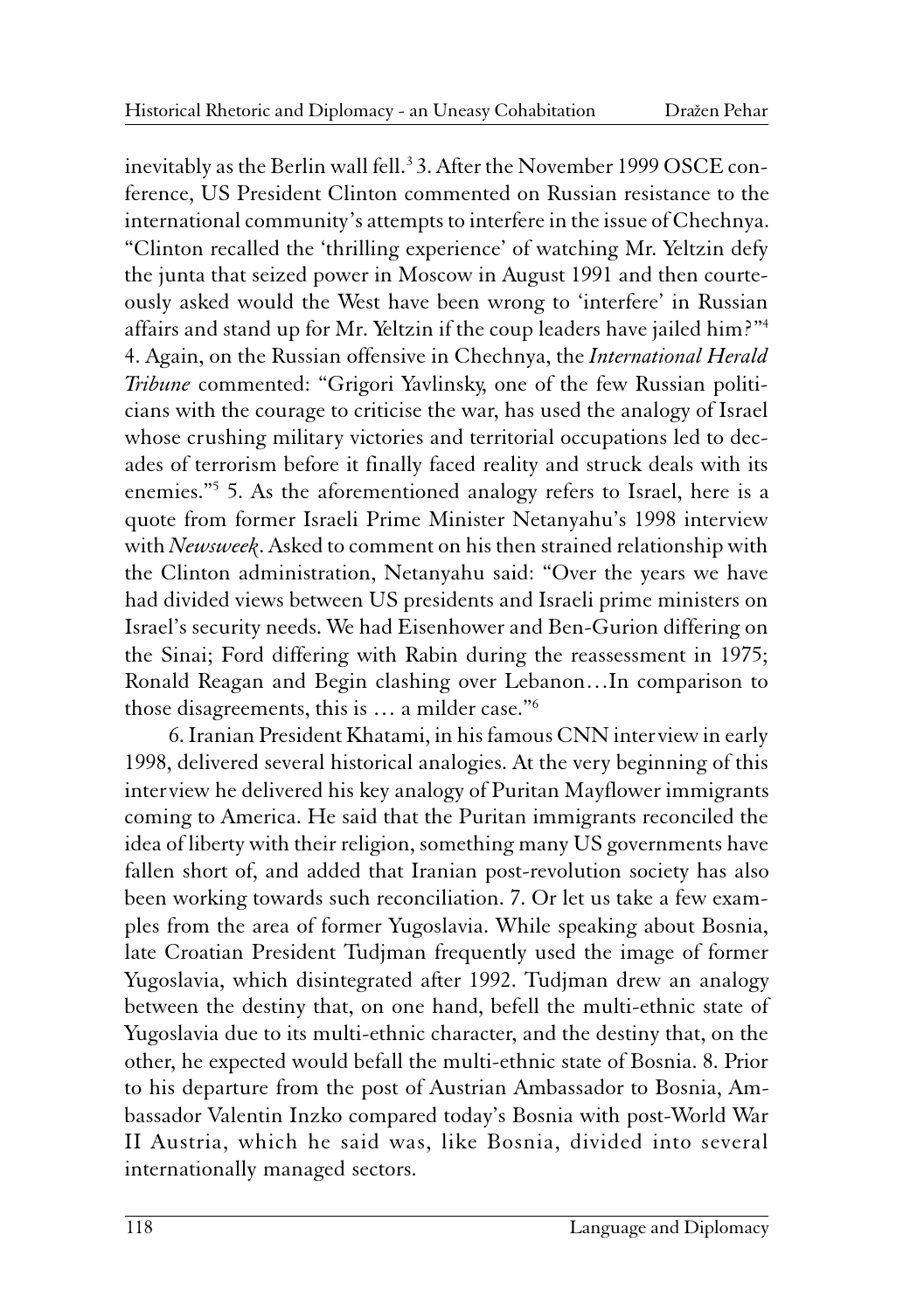Well, I could keep expanding the list of examples forever, but I believe that the eight examples I mentioned above give a sufficiently clear idea of what I am going to talk about.

I owe you a few words about the detail that motivated me to focus more intensely on the issue of the use of historical rhetoric in diplomacy. Back in September 1995 US Ambassador Holbrooke started his diplomatic mission in and around Bosnia by negotiating an end to the Bosnian Serb army siege of Sarajevo. In Belgrade, on 13 September, Holbrooke met Milošević, who told him that he could negotiate an end to the Sarajevo siege directly with Radovan Karadžić, the then president of the Bosnian Serbs. As Holbrooke recounts, he told Milošević that he would accept meeting Karadžić together with a few other Bosnian Serb negotiators under two conditions: first for the Bosnian Serb negotiators to be under Milošević's tight control throughout negotiations, and second, for them to stop giving the US negotiating team "a lot of historical bullshit, as they have with everyone else".<sup>7</sup>

In contrast with this 13 September 1995 episode involving Karadžić, in 1999 we find Holbrooke delivering an address to the national press club on his concept of "new realism" in US relations with the UN.<sup>8</sup> Holbrooke opened his address with a reference to history; to the original vision of the founders of the UN, Franklin Roosevelt and Winston Churchill, who Holbrooke says provided clear guidelines for future US relations with the UN. So in one instance Holbrooke expressly condemned thinking in historical terms and called it "historical bullshit", while in another he himself heavily relied on historical rhetoric to make his case more convincing. This is a paradox of sorts and it opens a number of dilemmas. How is it possible to endure dealing with negotiators who are so completely obsessed with history that their negotiating partners feel relief after their departure from the negotiating table? Is historical rhetoric just a repository of irrationalities that impede negotiations and lead to misunderstandings? If yes, then is it possible to get rid of historical rhetoric altogether? Does Holbrooke's "double standard" in his successive judgments on a historical kind of diplomatic arguments stem from the fact that in the first instance he had to deal with selected chapters of Bosnian Serb history, while in the other he simply picked from a selected menu of his own national history? Was Holbrooke's application of this double standard an example of a contradictory and self-defeating attitude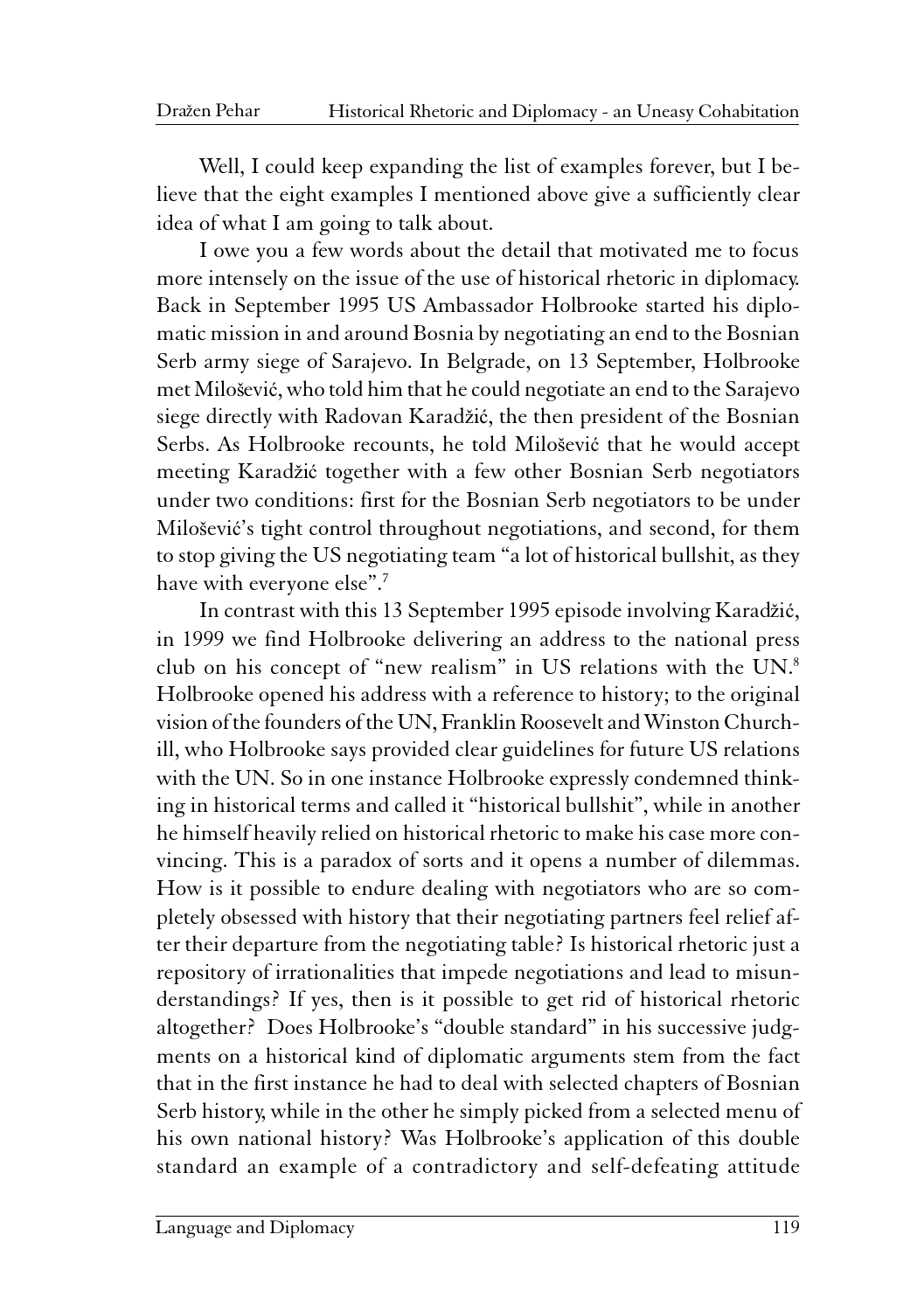towards historical rhetoric? If yes, does this reveal a kind of deeper logic in the use of historical rhetoric in diplomacy and negotiations? All of these questions are very inspiring and in my talk I will try to provide, if not straight answers, then at least a sense of the direction in which we should search for them.

Let me then start by explaining the reasons why historical analogies are used in the first place. This will give us a broad idea of the position that historical analogy occupies in psychological dynamics of both nations and individuals and, consequently, an equally broad idea of the roles that it plays in the world of diplomacy and international relations.

### MEANING AND PURPOSE OF HISTORICAL ANALOGIES

First, historical analogising is an essential part of national narrative and national identity. Nations tend to group around their most central and deeply rooted memories. Over time many of those memories acquire the status of lasting symbols that nations use to describe their contemporary concerns or fears as well. A sound explanation of the domination of such symbols (i.e. historical analogies) in a nation's self-understanding says that they help people symbolically transcend the limitations of time and space.<sup>9</sup> Application of such analogies to a plethora of past and present conditions stretching over many centuries shows their symbolic ability to transcend temporal limits. In the same way many members of a nation probably feel that by embracing these symbols, they too can cross the boundaries of time and space and enjoy "secular" immortality. Now the illusion of immortality may be just that—an illusion, but few people are strong enough to resist its emotional appeal. That is why the need for spiritual transcendence is one of the main sources of motivation for the use of historical analogies in dealing with international affairs.<sup>10</sup>

The second function, which is directly linked to the aforementioned one, is the function of identity maintenance. Historical rhetoric not only provides nations with the sense of worldly immortality; a surrogate of religion, but also with an answer to the question "Who are we?" Historical rhetoric explains the lasting origins of a nation. Typically, when a crisis occurs in the life of nation, responses to it are couched in a language of past models, of past dealings with a crisis similar in shape if not in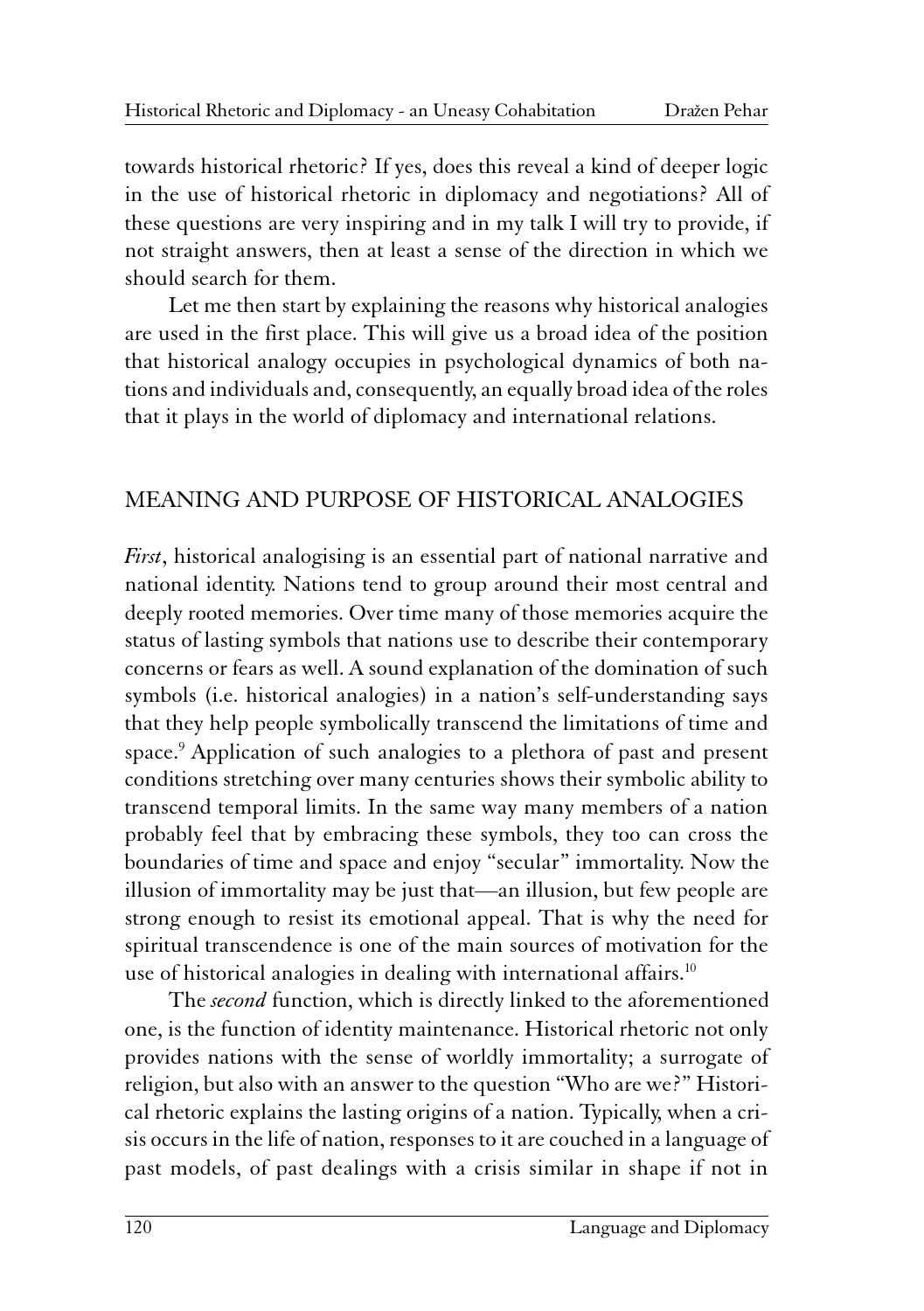essence. When a president says that the nation must look to its past for a vision and inspiration to guide its present choice, he actually says that if applied to the present, models from the past will help the nation maintain its spirit and sense of specific identity. Not only does this process preserve the identity of a nation, but it also makes that identity more persistent. Russian child psychologists found long ago that a child provided with an imaginative stage to perform his/her role in experiments performed better than a child not provided with one. For instance, a child asked to stand still for a period of time will perform better if he/she understands his standing as playing the role of guard. The same applies to nations, which probably perform better if and when their actions are surrounded with the flavour of an imagined narrative-scenario; if their actions represent parts of a grander historical narrative and are built on models from their past.<sup>11</sup> So historical analogies also originate from the need to maintain a group sense of identity.

A *third* function of historical analogy is simply to provide a sense of cognitive orientation in international affairs. The future is always open and undetermined, and the number of international actors and the complexity of their relations are too high to give a straight clue about future developments. And here is where historical analogies play a crucial role. They indicate a direction for actions in this world, which would otherwise remain too complex to allow for an intellectual grasp. Historical analogy simply projects an image of past developments into the future and thus makes the future cognitively manageable. For instance, when former Yugoslavia entered into the period of crisis and increased turbulence, its future was easier to grasp for those who had, or thought they had, a historical analogy to rely on; a precedent to guide their understanding of Yugoslavia's future course. Making a choice or prediction is easier when one is in possession of a recipe, and historical analogies provide such a recipe.<sup>12</sup>

Finally, historical analogies could be used as a kind of anti-depressant; a colourful imagery which neutralises a boring and non-dramatic kind of political reality. Historical analogies make international relations intriguing, interesting, worth watching and participating in, which without such a drama-producing imagery would not be case. They put things and relations, as it is said, into perspective and make them tastier, less boring and more purposeful. Historical rhetoric sets a scenery or stage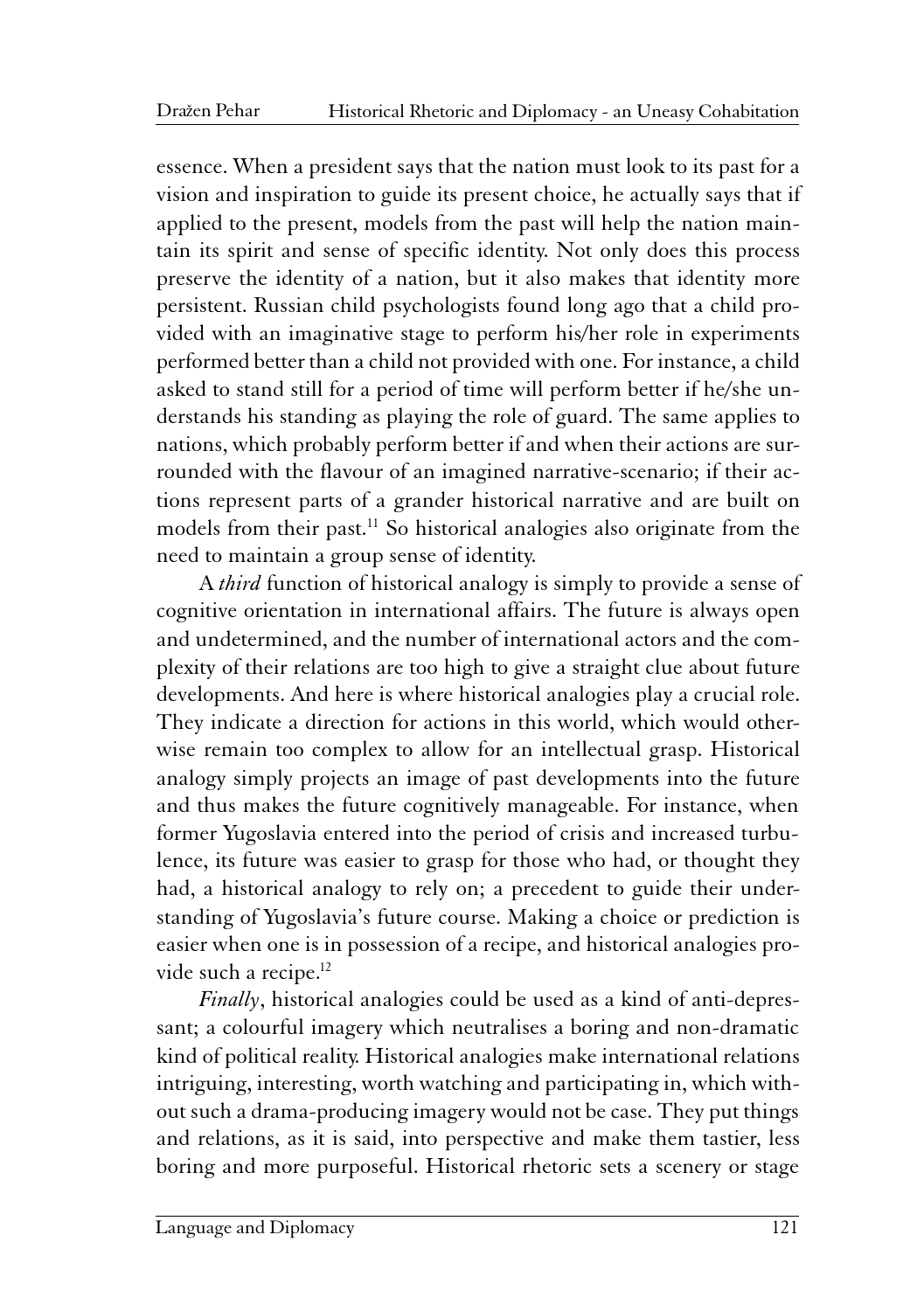linking the past with the present and the future into the chapters of a single drama to offset the bad feeling that nothing important or big is happening.<sup>13</sup>

So far so good. Historical analogy makes sense, as it performs several important functions and occupies an important place in the mental dynamics of individuals as well as of nations. Diplomats are not only expected but also welcome to use it. History is like a big bag from which a diplomat may grab an analogy whenever a recipe to provide cognitive orientation is needed. History is like a grand story, which will endow a diplomat with a sense of national identity, a sense of the coherence of the events that shape the course of a nation's development; something to remind a diplomat of the universality and endurance of the nation's interests. History is also like a rich set of colours which help diplomats recover the meaning and purposefulness of the field of international affairs with which they deal. Something that allows them to paint that field in more attractive colours, to refresh their jobs and provoke the interest of others. But...

### CAVEAT FOR DIPLOMATS

Historical rhetoric has undeniably played an important causal role in the etiology of many conflicts that have brought immense suffering and misery to many nations. Let me give you a few examples:

1. One of the causes of World War I was the Agadir crisis, which made the German Kaiser less flexible and readier to fight than would have been case had the crisis not taken place. The reason the crisis made the Kaiser more rigid and bellicose is that the German public quickly compared the outcome of the Agadir crisis with the "Olmuetz 1850" crisis, which resulted in Prussia backing down from a confrontation with Austria; regarded as a devastating humiliation for Prussia. So, the two crises merged into a single historical symbol of a blow to Germany's sense of honour, imposed a historical analogy, and, it is generally believed, made Germany readier to push Austria-Hungary to declare war against Serbia.<sup>14</sup>

2. One of key causes of World War II was the historical analogy of World War I, which made both French and British leaders reluctant to take a more aggressive stance towards Hitler. When Hitler decided to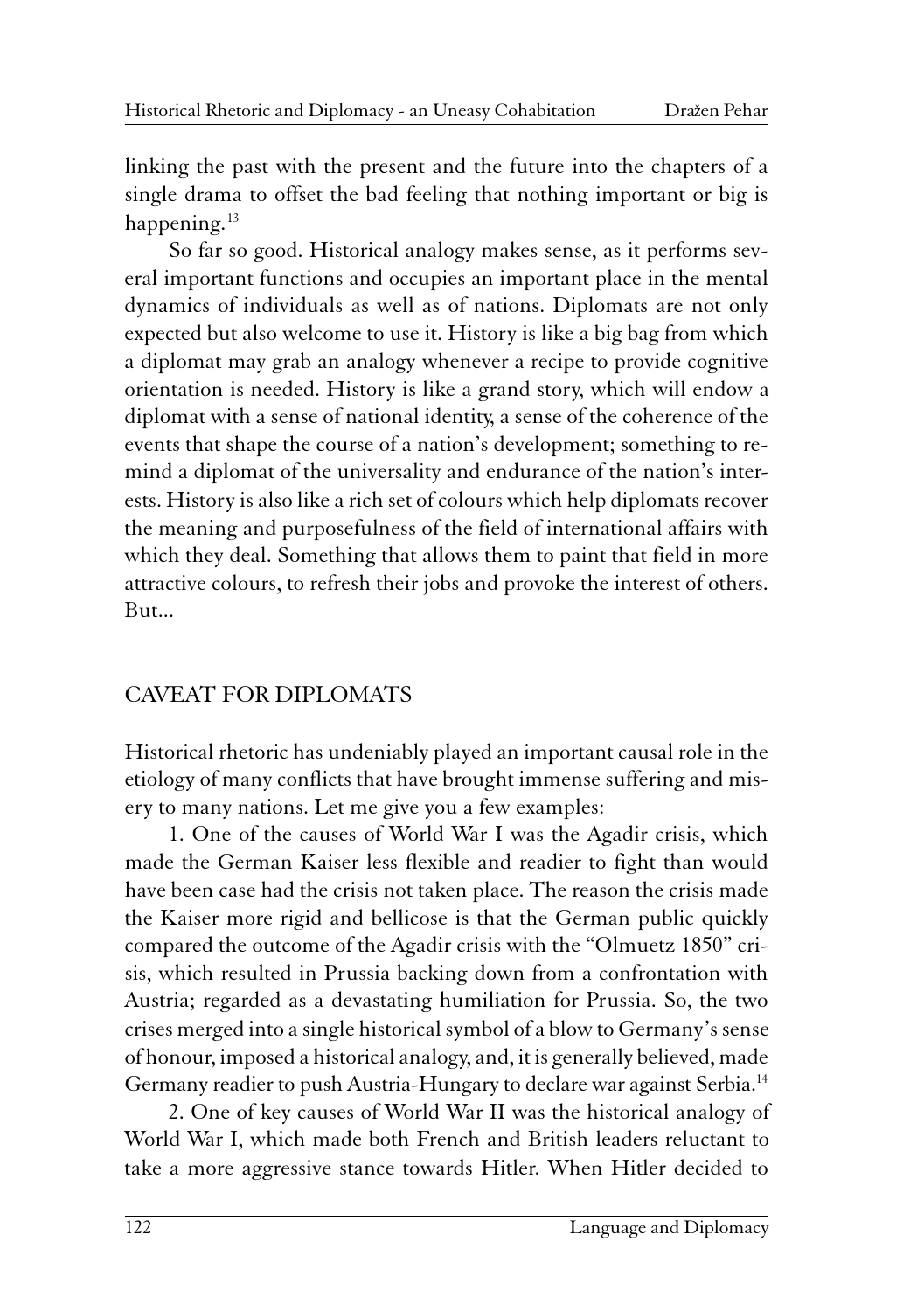remilitarise the Rhineland the French reacted in an astonishingly mild way, because their thinking was dominated by the analogy of disastrous World War I French offensives, which inflicted too heavy losses on the French army. The then British Prime Minister Chamberlain himself treated Hitler as if he was a replica of the German Kaiser. Thus, the famous "appeasement" strategy was an effect of Chamberlain's historical analogising.<sup>15</sup>

3. Prior to launching an action in Vietnam, US President Johnson's thinking was guided by the analogy of the failed Munich "appeasement" strategy as well as by the analogy of the Korean War, in which the US, with some setbacks, finally achieved success.<sup>16</sup>

4. When Clinton presented his reasons for the NATO military action on Kosovo in March last year, he described them in terms of World War II and drew an analogy between Hitler and Milošević. He pointed out that Milošević would like to have a mono-ethnic Kosovo cleansed of Albanians, just as Hitler wanted to create a mono-ethnic Germany cleansed of Jewish, Polish and other "inferior" nations. So, Clinton's historical rhetoric helped him link American past engagements with his own latest decision to wage a military action and provide it with a deeper purpose.<sup>17</sup>

5. I also believe that another seemingly innocent analogy indirectly led to the NATO action. This was the analogy drawn between the Dayton peace negotiations and the Rambouillet negotiations.18 This analogy probably made international mediators in the conflict between Kosovars and Serbs too optimistic and hasty.

6. The 1980s war between Iran and Iraq as well had important historical analogies in the cluster of causes leading to its outbreak. Iraq used the analogy of the 636 battle of Qadisiya in which the Arabs stopped a Persian invasion. Iran used the analogy of Sunni military commander Yazid, whose troops ambushed and killed Mohammad's grandson Hussein in 680. That is why the Iraqis called one of their offensives the "second battle of Qadisiya", and called the war against Iran "Saddam's Qadisiya", while Iranians called both Iraqis and Americans in general "successors of Yazid".<sup>19</sup>

7. Historical analogies played an essential role in the events leading to the series of wars in former Yugoslavia. Parties to those conflicts frequently used analogies of World War II and compared successor states'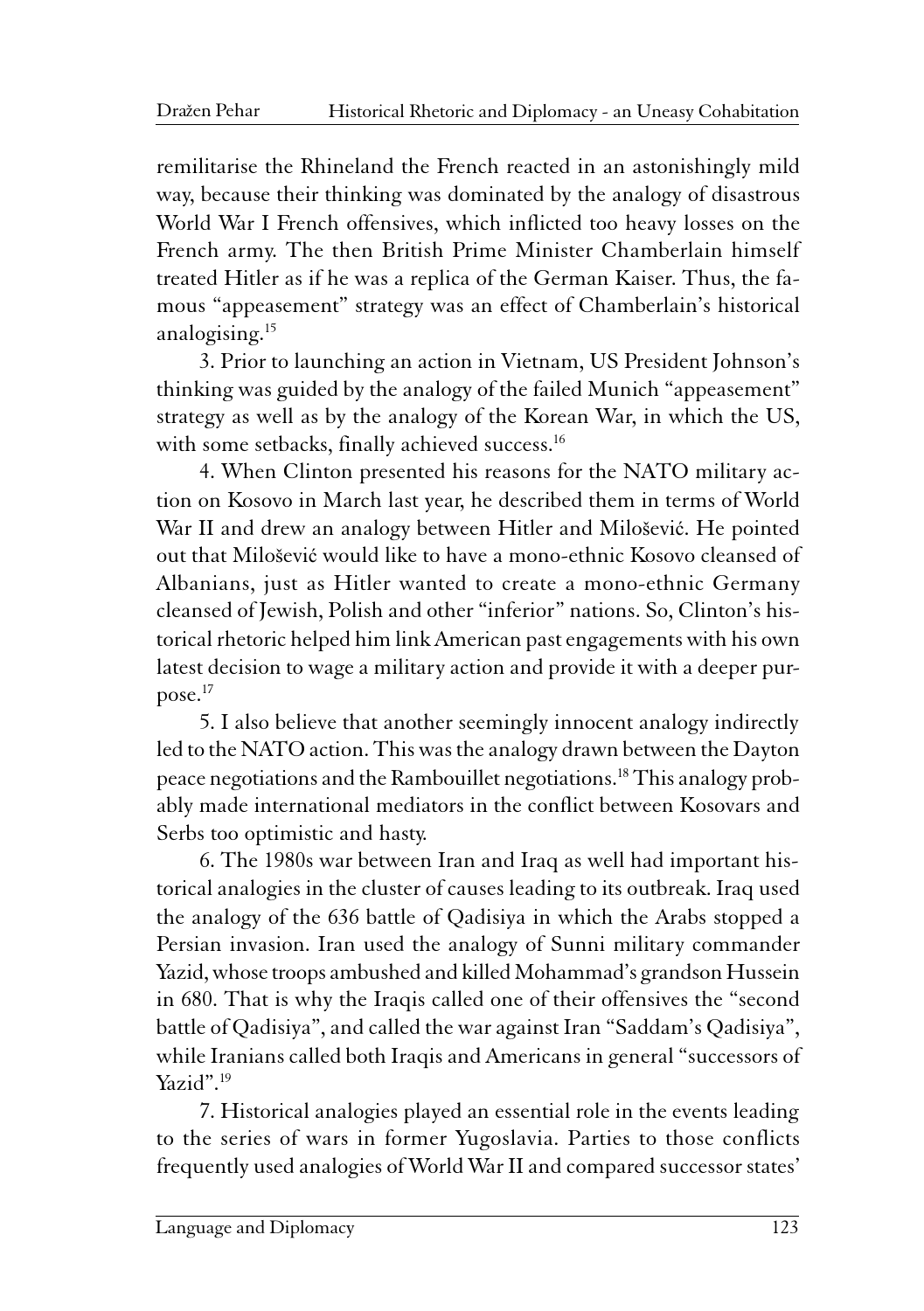leadership with either Ustasha leaders from World War II or Chetnick leaders from World War II. During the recent Bosnian war, the myth and the analogy of the Kosovo-field battle at which the Ottoman Empire opened the door to its further conquest of Serbia and Bosnia, was frequently relied on to justify Bosnian Serb political objectives. Of course many other examples could be mentioned, but I selected those few from the wars that we are all very familiar with.

The examples I enlisted reveal several patterns by which historical analogies partake in the chain of causes leading to lethal conflicts.

*First*, a contemporary state or leader may be directly compared to a belligerent leader; a thug who played a key role in a past crisis or conflict. Then those using such an analogy usually take the role of a defensive alliance, or the leaders or states that opposed the past aggression.

Second, historical analogy may exert an indirect influence and simply bring a nation or a leader closer to making the decision to wage a war. For instance, the "Olmuetz" analogy made it near to impossible for the Kaiser to tolerate challenges to Germany's sense of honour any longer. And then when Duke Ferdinand of Austria-Hungary was assassinated, Germany interpreted this as another blow to Germany's sense of honour, decided to punish Serbia, and thus directly instigated World War I. Here historical analogy played the role of a factor that in fact accelerated the accumulation of background causes of the war.

Third, historical analogy may convince a leader to take a too defensive posture and to fail to act at times when action is the only means to deter aggressors and prevent a bigger crisis from erupting.

In other words, historical analogising sometimes leads to an overly offensive, self-confident posture. It sometimes leads to a significant lowering of the threshold of tolerance as it negatively affects self-image, i.e. sense of honour. And last but not least it sometimes plays the role of a deterrent to deterrence and makes leaders too restrained, too cautious in acting, which then gives an opportunity to belligerent leaders of this world to pursue their own policies. For instance, French leaders were reluctant to make an offensive move against Hitler because a) their image of World War I implied that offensive equals disaster; and b) because they did nothing to question the applicability of that source-analogue to the future developments they expected in their relations with Hitler.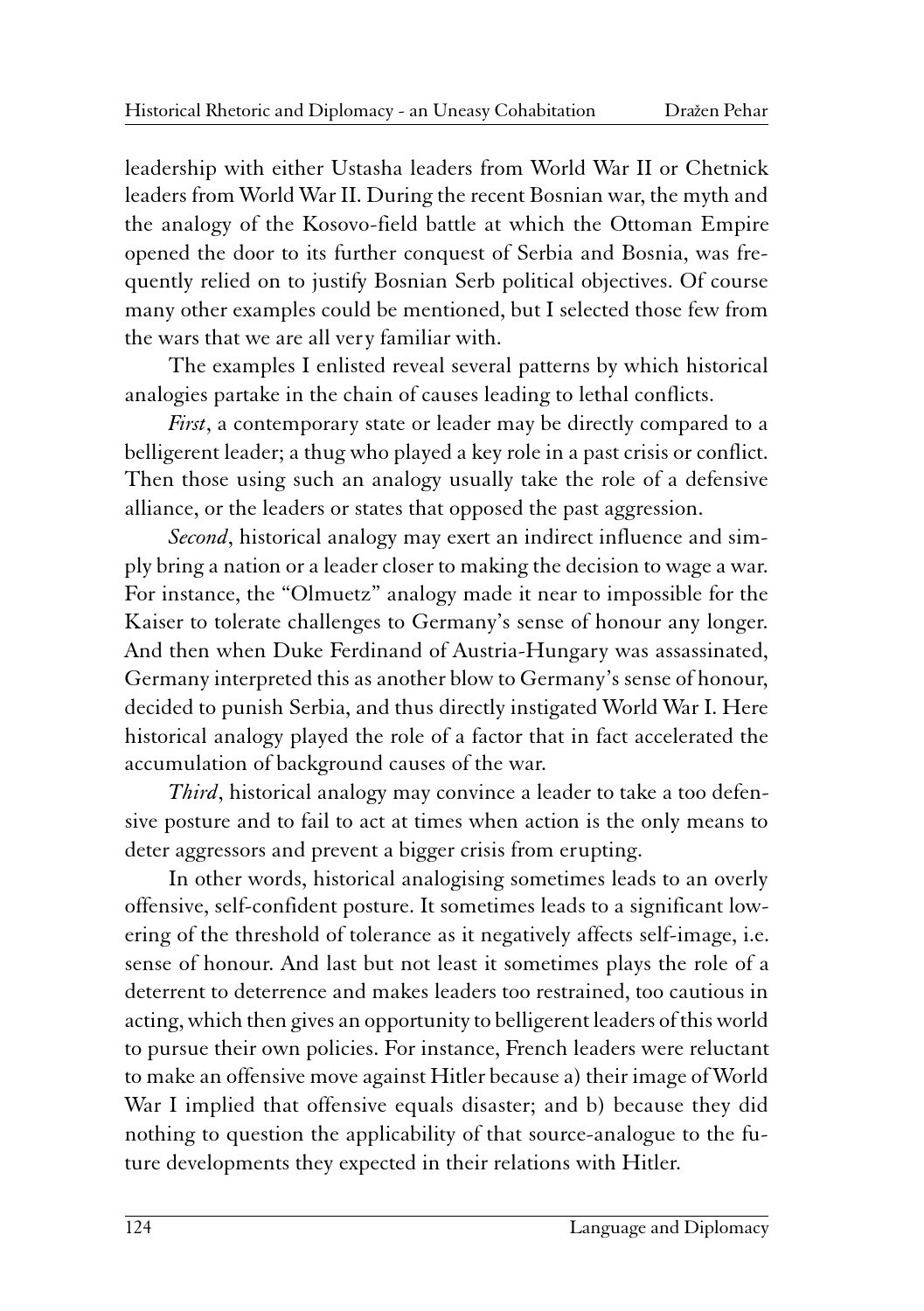It is also interesting to note that, following Dessler's typology of causes of wars, historical analogy may be found playing the role of any of Dessler's four types of causes. Historical analogy may act as trigger of war, as a channel of division which sets background conditions for the outbreak of war, as a *target* defining objectives of the parties to a conflict, and also as a catalyst which determines the intensity and duration of a conflict.<sup>20</sup>

There is yet another factor worth mentioning. The historical analogies that the very parties to a conflict use are not the sole and exclusive determinant in the conflict's etiology. The historical analogies that third parties use are as well of extreme relevance and importance for both origins and dynamics of conflicts. For example, during the war in Bosnia the historical analogies that the US decision-makers employed in the period of 1993 to 1995 definitely had an impact on the very parties to the war as well as on the course of the war.

It is thus clear that relations between nations may worsen considerably because developments are prejudged by the use of historical analogies. Instead of reducing the complexity of periods of crisis, historical analogies make complexity even higher. It is to an extent ironic that historical analogies, which are supposed to bring more order and simplicity into our images of international developments, instead lead to an increase in complexity. They turn relations into a powder keg, as the famous metaphor has it.

Another half-ironic or paradoxical side effect is the fact that although at the beginning of this presentation I referred to four functions that historical analogies perform which seem to make our use of them very meaningful, we seem now to have reached the very opposite conclusion. Historical analogies are among the key causes of war and that is why one could rightly argue that they cannot provide a sense of transcendence or of worldly immortality. How can they, when they lead to the very concrete extinction of many individuals supposed to enjoy the sense of transcendence and hover above distant periods of history by means of historical analogy? They cannot provide a sense of identity either. How can they, when they have so often led to clashes between identities? They cannot provide a sense of cognitive orientation either. How can they, when instead of bringing more simplicity and order into our minds, all they bring is actually disorder and chaos in the times of war?

My first reaction to this paradox was as extreme as anyone's reaction is likely to be. "Let us dismiss historical rhetoric completely!" "Let us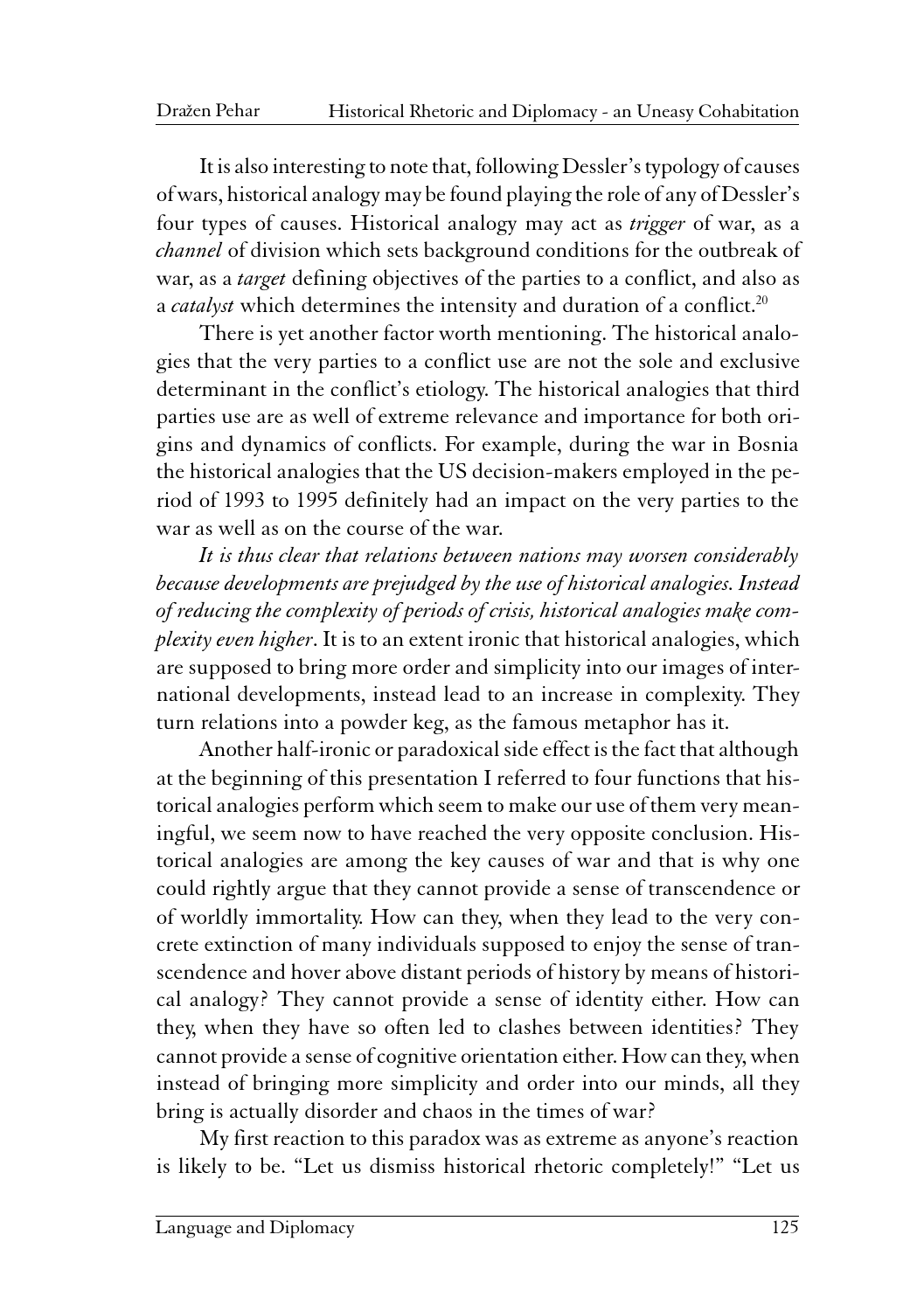ban it!" "Let us tell leaders and/or diplomats to resist the temptation of thinking in terms of historical imagery!" They must not look backwards but forwards. They must not compare new crises with past sections of their or anybody else's history. Diplomats must not use the language of historical analogies. They should do their best to resist temptation to describe current crises in terms of the past. Instead, diplomats should maintain the good old tradition of ambiguous language; of polite language which gives equal consideration to the interests of all the parties concerned with, and involved in, a critical process. Such an argument for a ban on the use of historical rhetoric would further add that diplomacy is an art of making compromises that by definition provide ambiguous resolutions to conflicts. And such an argument would further add that the art of diplomacy requires a creative individual capable of transcending established and standardised patterns of thought and action, including historical ones. That is why diplomats, who serve as balancing communicators between groups or nations, are to be advised to use ambiguous expressions and language, which allows room for satisfaction of several interests at once and suggests no clear direction in which one should move. Ambiguous language prepares one for accommodation, creates distance from *a priori* defined commitments/interests, and thus by implication reduces the potential for conflict.<sup>21</sup> Simple but suggestive and dangerous historical metaphors create a risk of increasing the complexity in the relations between actors in a diplomatic process. Complicated but flexible and polite ambiguities tend to reduce such complexity. This seems to be a paradox but it actually should be considered the number one rule for language that diplomats use in times of crisis or stress. So, the argument runs, diplomats should cross out historical metaphors from their dictionary and take ambiguities as their main tool for coping with potentially explosive situations in which their nations may feel tempted to release ancient ghosts.

I must admit this is a great argument. And it seems to be a natural reaction to the fact that the use of suggestive historical metaphors is de facto one of the causes of conflicts. But...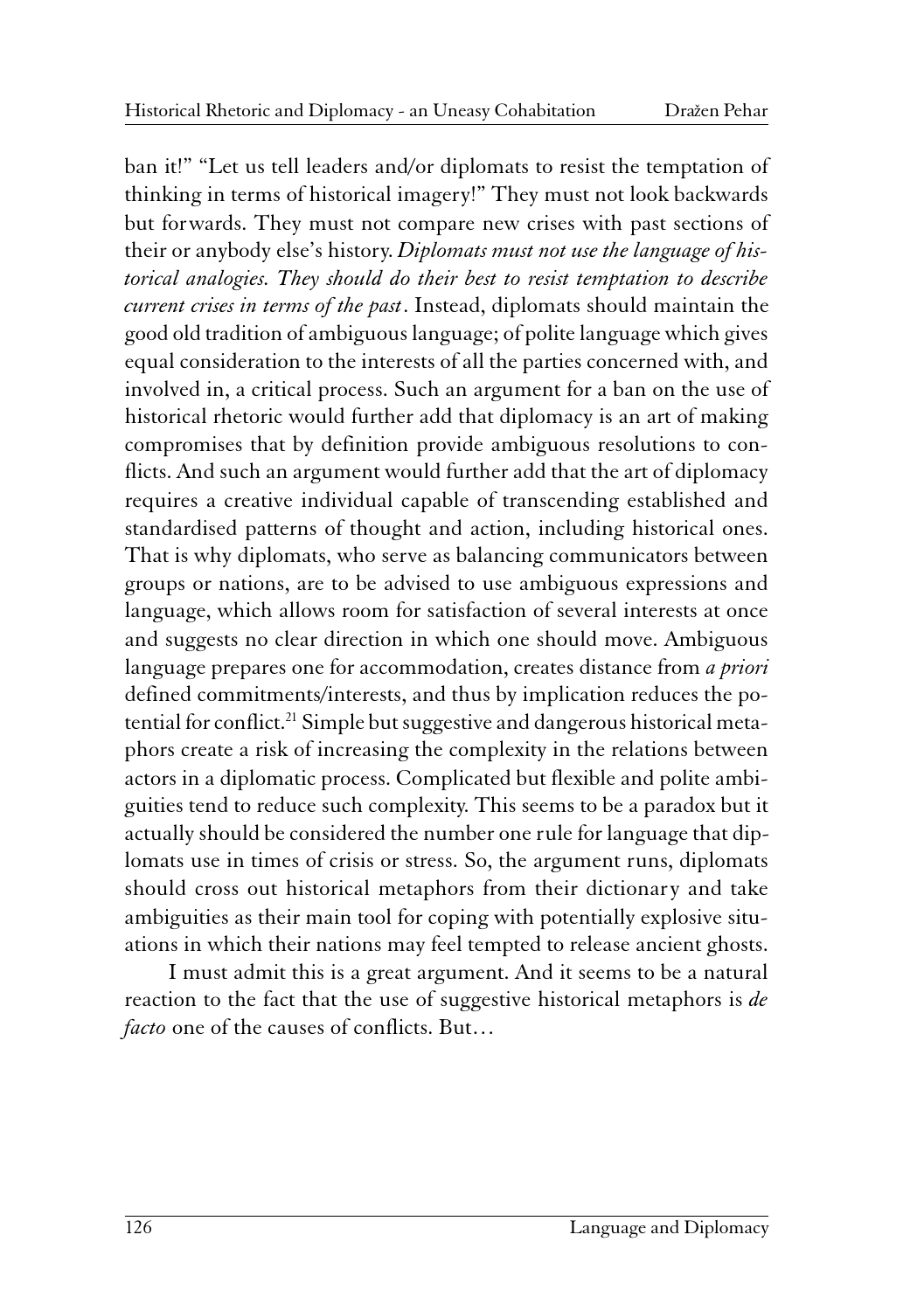#### CAVEAT GONE WRONG

Despite the argument, and the unmistakably clear recipe it provides, historical rhetoric and description of the present in terms of the historical past are not so easy to dismiss. Two reasons, combined, cast tremendous doubt on the belief that diplomats may simply do without the use of historical analogies in dealing with international affairs.

First, the human mind has a biological inclination to reason inductively; that is, to reason about future happenings through the prism of past experiences. We reason via analogies. By instinct we set expectations on the basis of our past experience and nothing may be changed with that. So if we have a certain historical experience, as we all have, then images of our future are bound to have their roots in that experience. $^{22}$ That is why historical rhetoric is not just an occasional propaganda tool for politicians, or a specialty of those who are obsessed with the past, but an ever-present and persistently recurring phenomenon.

The second reason holds that the world community is divided into nations with each nation measuring the time of its existence along the historical line of its evolution. And each nation considers its historical traumas and recoveries especially important; something like milestones on the path leading from its past to its present. Nations thus treat their particular histories as stores of their collective memory, which serve both the purpose of maintaining their particular identities and the purpose of providing answers to challenges of the present time. Diplomats are still their nations' humble servants and therefore cannot avoid using historical analogies in presenting their nation's views or interests. Look at what happened to Holbrooke!

That is why a total ban on the use of historical rhetoric has no chance to hold. Despite our suggestion to diplomats not to reach into the bag of historical metaphors while selecting the style of their wording and language, their hands will instinctively go there. This means that we must discover more cunning ways of dealing with this instinct.

A common-sense view would suggest that diplomats should choose a "golden mean", and try to balance and combine certain aspects of both historical rhetoric and ambiguous language in order to satisfy their instincts but also to make this satisfaction less dangerous, less capable of generating first mental and then armed conflict. In other words,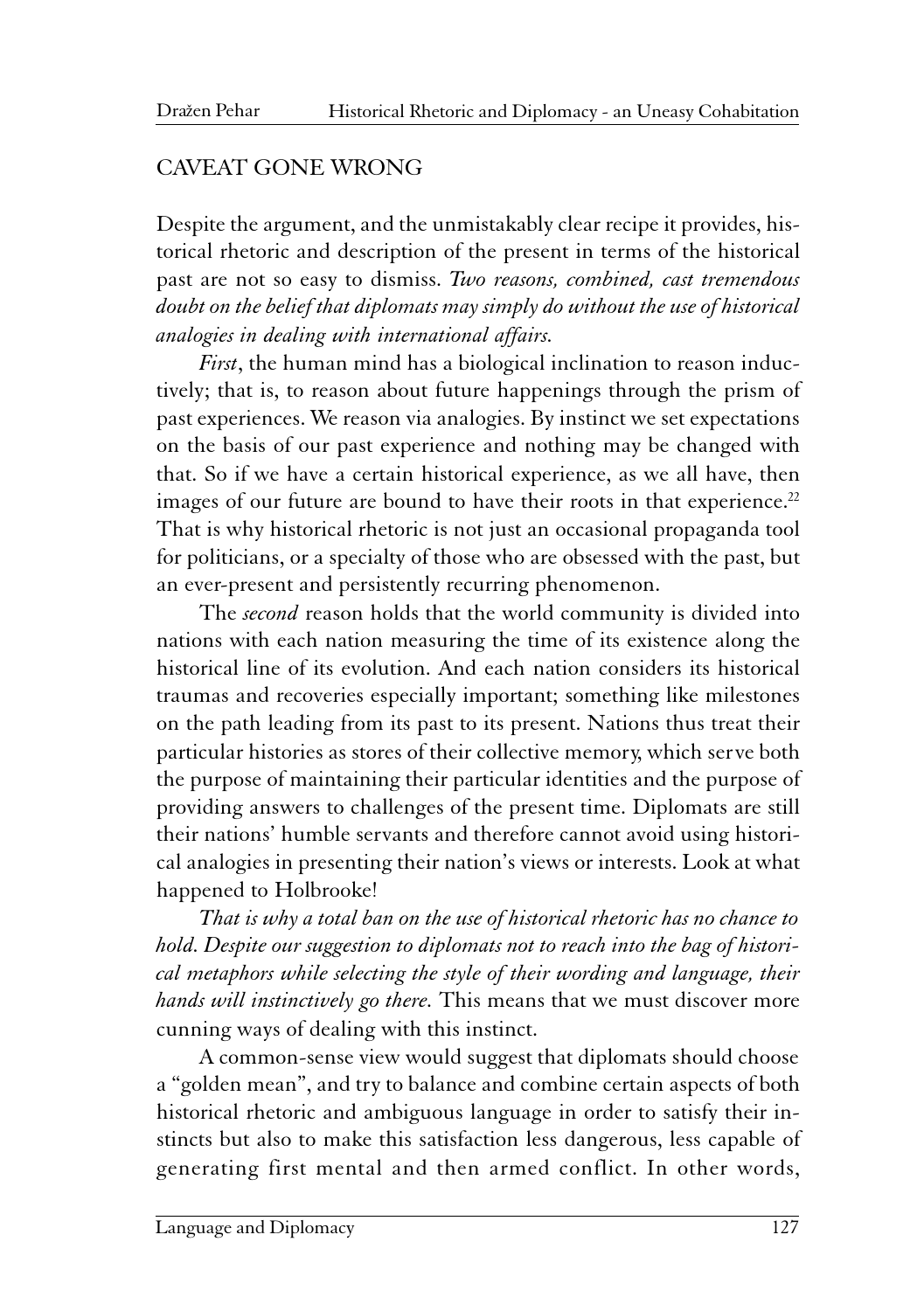diplomats may continue using historical analogies but they should be made more ambiguous and less suggestive. This would imply taking a different approach to history as well as to the historical rhetoric that diplomats cannot escape using. Since, as we saw, historical rhetoric takes the form of suggestive historical metaphors, this means that diplomats should try reshaping the ways in which they map the source-analogue of a metaphor (an image of the past) onto its target (an image of the present or the future). For a diplomat, selection of language and style is extremely important, and the goal should be the creation of a new kind of historical "Diplomatese" language combining both narrowly historical and narrowly diplomatic considerations, and borrowing from both "make it ambiguous" and "make it historical" schools of thought.

## "DIPLOMATESE" STYLES OF AMBIGUATION AND MODERATION OF HISTORICAL RHETORIC

My firm belief therefore is that a diplomat has the freedom of choice. I do not believe that diplomats must rely exclusively on suggestive historical rhetoric, or, on the other hand, ban it completely. They are free to choose a more refined language of their own making; a language which would meet the demands of identity and continue to perform the four functions that historical analogies perform, but which would at the same time open some doors to ambiguities and help diplomats communicate more efficiently and less stressfully in times of crises.

The idea is very simple. All we have to do is to loosen the link between a source of historical metaphor and its target. In that way a diplomat could still retain a historic image, an idea of historic precedents, using language which would also retain the flavour of national identity or national narrative. By using *ambiguated* historical analogies, though, diplomats could, with the same stroke, raise their awareness of the fact that the final decision is theirs to make, as the "loose" historical analogising would leave enough elbow room for them to act as individual and adaptable thinkers or decision-makers. Namely, ambiguated historical analogies do not deduce from the past a straightforward or rigid image of the future.

I will present here six different methods of ambiguation of historical *rhetoric* but I believe that one could and should think of more.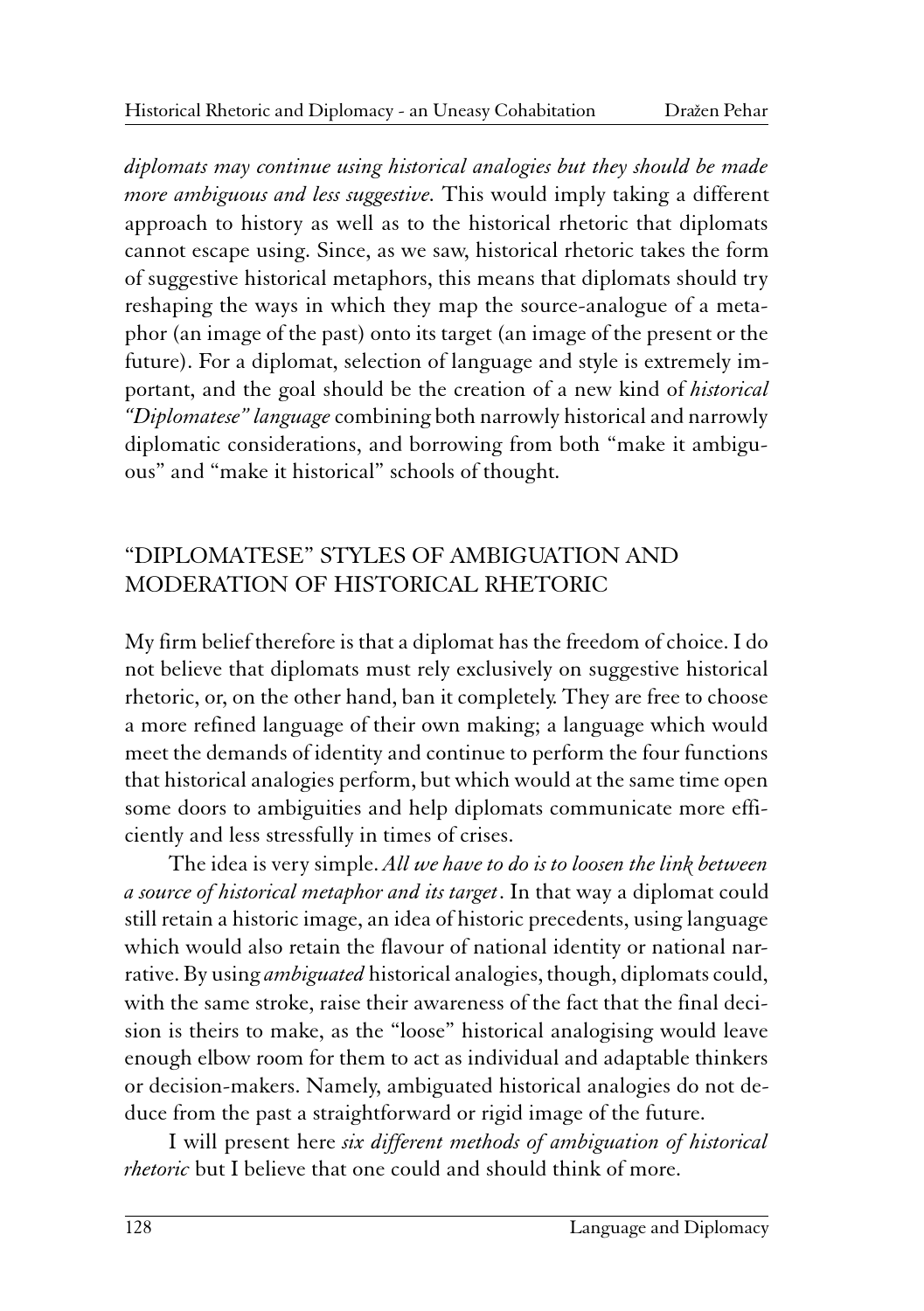First, one could do what General Semantics advises us to do.<sup>23</sup> Instead of using an image of trends, periods, or any suchlike generalities, the diplomat should use an image of a particular moment in history as a source-analogue of historical rhetoric. So, instead of saying simply that Saddam is like Hitler, the diplomat should focus on a particular moment of Hitler's political biography, comparing that very moment with the current moment in dealing with Saddam. I call this method "the method of particularised rhetoric". Its effects are indeed incredible. The first thing you will notice is that historical analogy becomes much more complicated, much more demanding, but at the same time it opens numerous cognitive possibilities in detailed thinking on one's future choice vis-àvis Saddam.

Second, instead of using clean and straight images of the past, diplomats should try making them more blurred and grey. For instance, while comparing China with the former Soviet Union, an American diplomat should think of the USSR not only as a former ideological enemy but also as a challenge, which may have caused or helped the US to achieve several breakthroughs in science, economics or technology. Or the diplomat could think of the USSR as a state which the US indirectly drained during the cold war period and is therefore partly to blame for the poverty plaguing today's Russia. I call this method "the method of blurring rhetoric".

Third, instead of using an image of past actualities as the source of historical analogy one could use an image of past potentialities. This usually goes under the heading of history of missed or lost opportunities, but it should include a history of the risks that states or leaders were lucky to escape as well. So a diplomat should not use only actual achievements or happenings as a paradigm, but rather all the things that were either luckily escaped or nearly achieved but missed, due to short-sightedness, unexpected occurrences, or misleading information. Instead of comparing Yeltsin with Hitler, we may better start thinking of the opportunities that pre-World War II European governments missed in their dealings with Hitler, of the potential past in which Hitler may have taken a different path had the governments acted in a way they did not.<sup>24</sup> Again, you see that the link between potential past and the actual present becomes somewhat ambiguous and that the rhetoric thus generated places all responsibility for future actions on the diplomat using it. Such imagery linking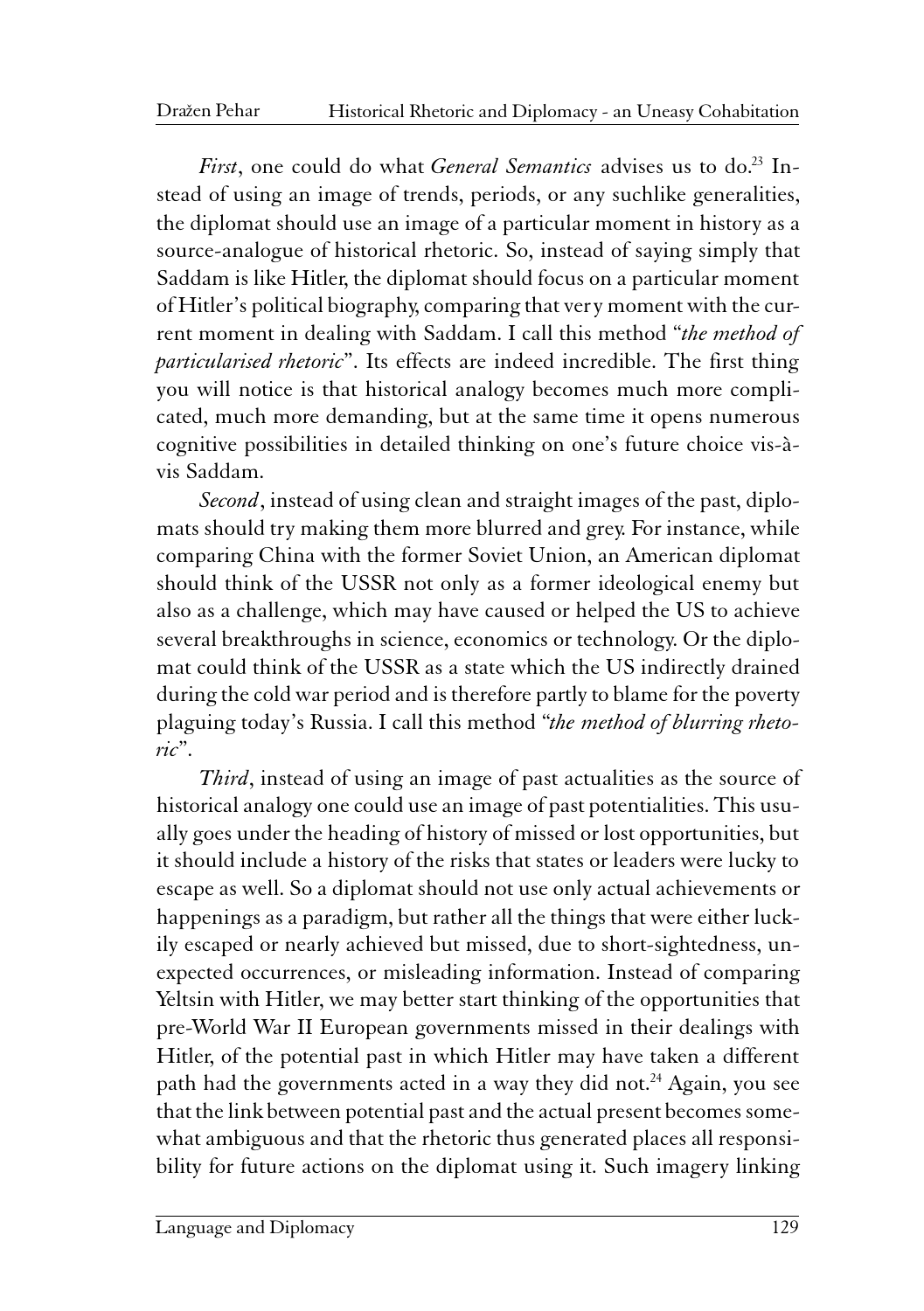potentialities and actualities requires an active effort on part of the diplomat and makes it impossible for the diplomat to hide behind a suggestive comparison which may lead decisions in a predetermined direction. I call this method "the method of fictional realism in rhetoric".<sup>25</sup>

Fourth, in some periods of history actions taken led not to the preferable or desired objectives but to their very opposites. It seems as if the action produced an accumulated net-side-effect, which reversed the very action, undid it and delivered the least rather than the most desired thing. In theories of tragedy this is called "tragic irony" but the message is, I believe, sufficiently clear: humans sometimes take actions blindly believing they will deliver a happy outcome. Humans though are too ignorant to accurately predict all the factors playing an important role in the actual course of their actions and that is why their actions sometimes return to them like a boomerang. Every nation has probably experienced history's tragic ironies and the story of an age when success was almost achieved but then a disaster followed is a typical chapter in national narratives. Now, my idea is to use those bits of tragically ironic history as sources of historical analogies. This would remind both decision-makers and diplomats of the shortcomings of any grand design; of the fundamental inability of human beings to predict all the factors determining the outcome of an action. Instead of using plain historical analogies predicting more or less clear outcomes, let us use those analogies that speak about unpredicted and unpredictable details that have reversed the course of history and may reverse it once again. I call this method of ambiguation of historical rhetoric "the method of ironic rhetoric". And if the diplomat ever decides to play the role of *advocatus diaboli* (devil's advocate) to improve the quality of group decision-making considerably, this is the best way to look at history as a fount of historical rhetoric.<sup>26</sup>

Next comes method *five*. While all previous methods focus on the quality of the source and the target of historical metaphors and the link between the two, this method focuses on quantity. Instead of using a single image of the past as the source of metaphorical representation of the present or future, we may better use many images. That means that instead of swaying under the temptation to compare today's China with the former Soviet Union, we may better compare China to many other historical paradigms as well. In that way we will loosen the link between the target (China) and the source (former Soviet Union and others), make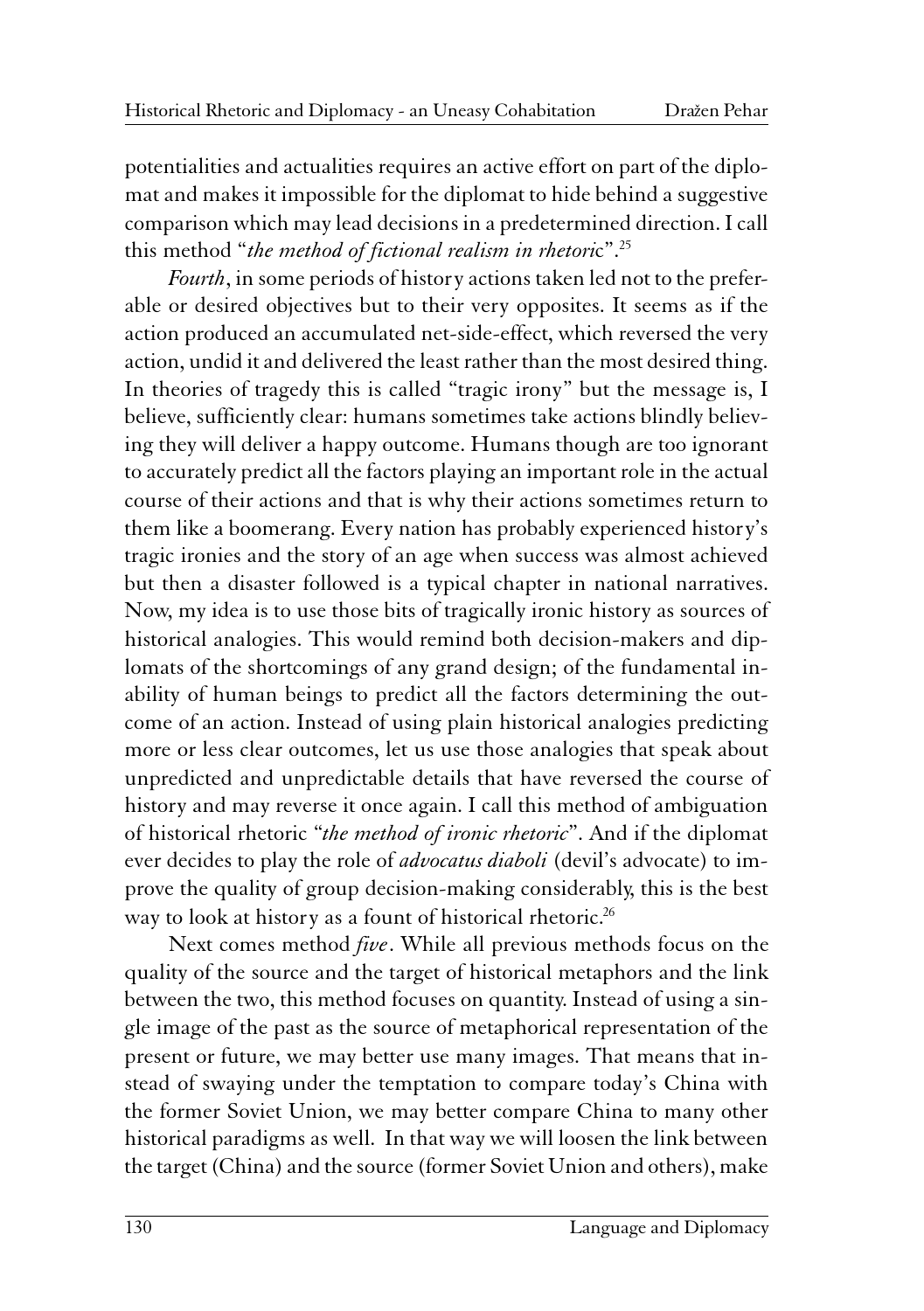it more ambiguous, while at the same time we will enrich our base of decision-making and better prepare ourselves for several distinct possibilities. The likelihood that the future will literally quote the past is infinitely low, however unambiguous suggestive historical metaphors lead one to believe that the future will reproduce the past fully. Using a multitude of sources in historical analogy runs counter to that tendency and, like the aforementioned methods, secures adaptability of thought to unexpected circumstances. I call this method "the method of multiplied rheto- $\dot{r}$ <sup>1</sup>, 27

The *sixth* method itself concerns the quantity of targets and sources. Instead of a simple focus on the source, this method focuses on both source and target and proposes the use of dual sources and dual targets. That means that instead of drawing a parallel between, for instance, Saddam and Hitler, one should draw a more complicated parallel between two relations; between the relation holding between Saddam and the US of today, on the one hand, and the relation holding between Hitler and the US in, let us say, 1940, on the other. The first thing one would notice is that this latter parallel does not sound very convincing. The reason for this is that analogies drawn between simple entities may be based on superficial similarities, but those between relations are more demanding because relations themselves are abstract concepts and thereby more difficult to discern. So again, a historical rhetoric playing with relations is intellectually much more demanding and much richer in nuances than one playing with a single historical object as a source and a single contemporary object as a target. And this again is likely to make one more cautious in the choice of historical analogies.

Besides, relations are, so to say, floating above entities and no entity has full control over the relations that hold between it and another entity. And no relation is deterministically defined by the actions of a single entity. This is in itself a positive message on the use of relations as both source and target of historical rhetoric. I would call this method "the method of relational rhetoric".

A sharp and sceptical eye would quickly identify seemingly weak spots in the methods I proposed.

For instance, the method of fictional realism would probably meet a suspicious critic arguing that potentialities are unfortunately only that potentialities! That means that their status among mental entities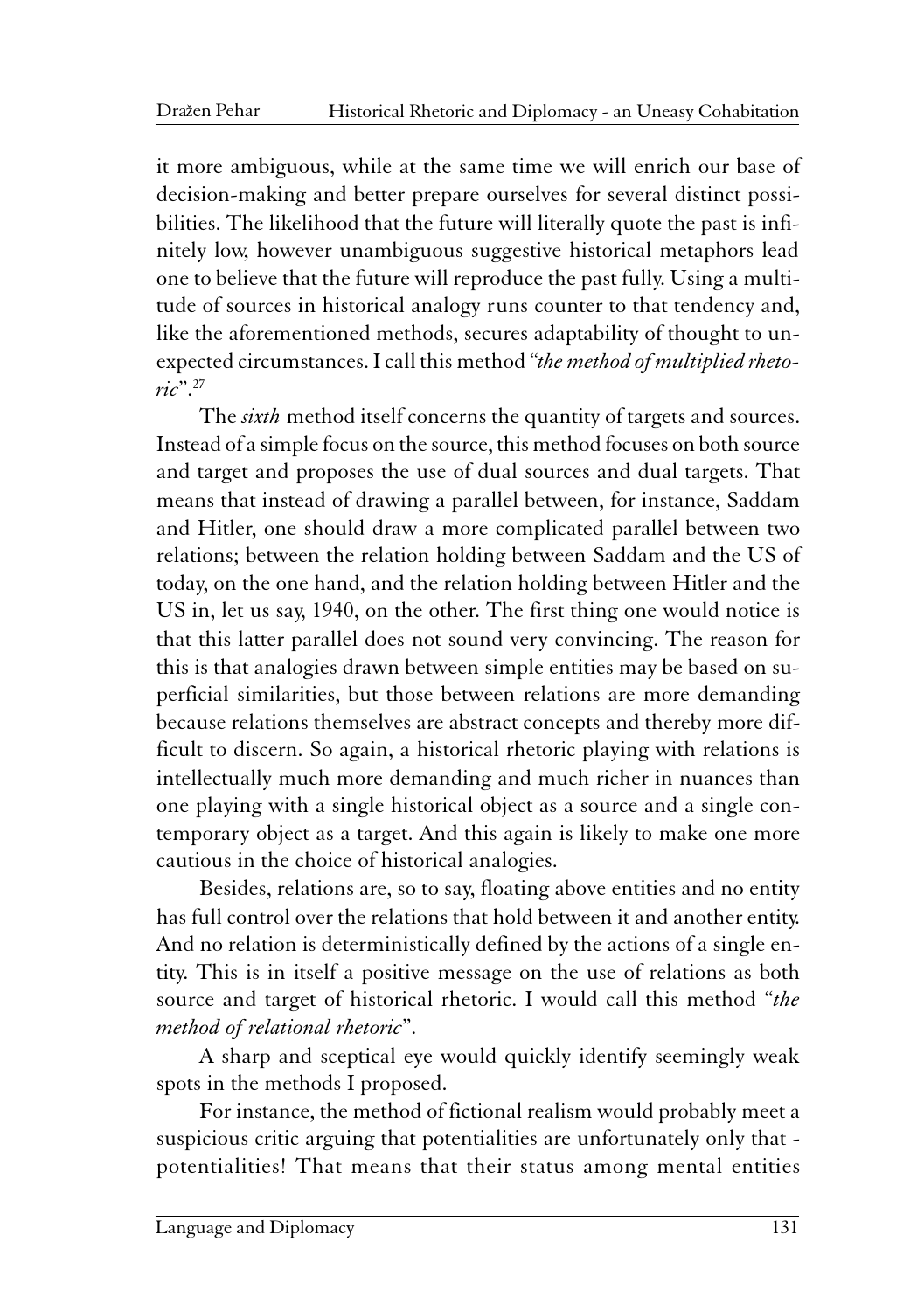(concepts, stories, stores of knowledge and alike) is bound to be somewhat insecure. Potentialities do not strike the way realities strike and that is why our memories do not adopt them easily as their most valuable treasures. Potentialities are floating and easy to forget and are difficult to transmit in the form of socially relevant and usable knowledge. For all those reasons the concept of fictional realism in rhetoric is, a suspicious critic would say, unlikely to take firm root among diplomats or historians. Besides, it seems that whatever positive diplomatic aspect the concept has it would evaporate once diplomats start asking the question "Who lost the opportunity?" too emphatically.

Or let us take the method of ironic rhetoric. A suspicious critic would probably counter-argue that the philosophy standing behind the concept of ironic rhetoric is too tragic to be given serious consideration. The concept of tragic irony seems to load too heavy a burden on human shoulders, both intellectual and emotional. It is deeply unsettling when one considers human history as a series of self-annihilating actions. It is too pessimistic, too hopeless for any thinker to endure for any length of time. People like toying with the idea of progress, of something that endows their lives with meaning and purpose. Since the concept of ironic rhetoric runs against that deeply human sympathy for an evolutionary worldview it would not generate enough resonance among diplomats of this world.

And, finally, the critic may say something like "Your methods of ambiguation are too elitist an endeavour! Leaders and foreign ministers need popular support and that is why they need to address the minds of common people, the common people's needs, memories, concerns, fears, etc. Do you believe that a leader or state secretary would go and address his populace with such a tricky and intellectually too demanding version of historical rhetoric? Do you really believe that an ambiguated historical analogy would resonate in the minds of ordinary citizens?"

I could not fail to acknowledge the objections of the fictional critic. They are all in perfect order except that they may shatter my proposal only to a very limited degree. For instance, to use ironic rhetoric here and there does not imply subscribing to a radically pessimistic philosophy of history with no meaning and purpose. I mean to use it as an occasional reminder to avoid future tragedies and help others avoid self-defeating actions.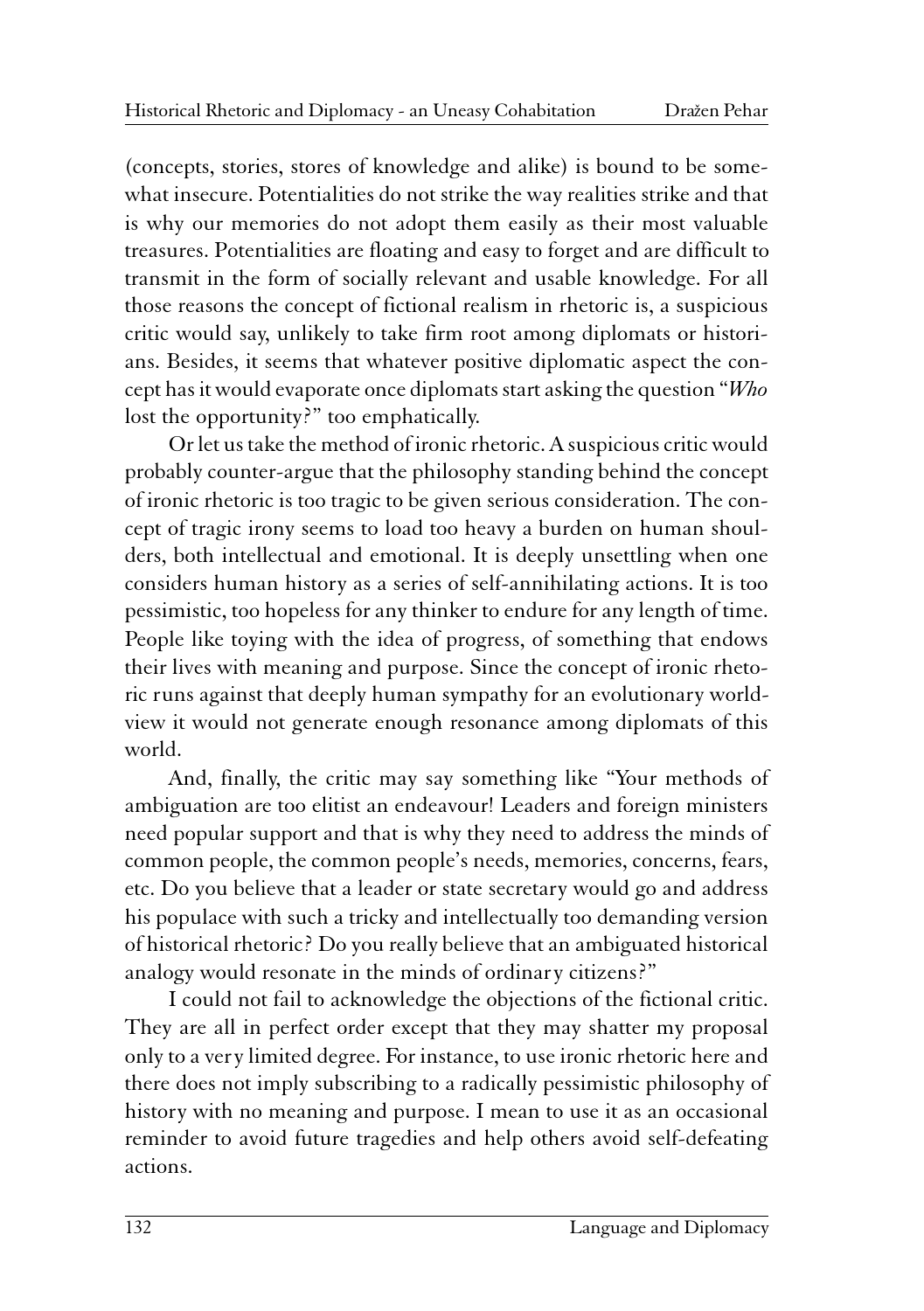As regards potentialities and their insecure ontological position, I must admit that such an objection sometimes holds, but sometimes it does not. There certainly may be potentialities that we sometimes just fancy and that then swiftly go away. Some potentialities though are different; they do not go away and we think of them most of the time. For instance, the potentiality of me being hit by a car while crossing a street is not just a fictional one. And I believe that relevant historical potentialities belong to the latter category. If history has taken different and disastrous paths because a diplomat has missed an opportunity or did not timely recognise a potentiality, then someone should be thinking a lot about that opportunity. Concerning the question "who has lost an opportunity?" I believe that in this case unilateral assignment of responsibility is neither fair nor possible. It may be that, for example, the French failed to respond in time to the remilitarisation of the Rhineland, but those who directly or indirectly "helped" them fail should be held responsible as well.

As regards the critic's concern with popular support I must admit that diplomacy is an elitist activity. My intention however was not to propose the six methods as a set of tools to help presidents in drafting public speeches. My intention was to propose them to enrich and better the decision-making process among the elite, primarily. As for presidents or foreign ministers, they themselves should find ways to build the methods into the messages they would like to deliver through public speeches. So I leave that to their skill and intelligence. Finally, the boundary between the elite and the populace is constantly shifting and the distance between the two depends on one sole factor; education, of which the populace should and does take care itself.

As a general point, the objections mentioned teach the lesson that one must not become a slave to a recipe. Once methods get fixed and stop evolving they turn into rigid tricks that an acute observer will quickly recognise as such. (A typical example of this is the famous rule of the use of "I-sentences" instead of "You-sentences" in negotiations.) Once our partner party to negotiations realises that we do nothing but read from a menu, from a closed list of methods and recipes, our stated positions are bound to lose half of their strength. The requirement of creativity, which says that we must constantly expand and keep innovating in our use of language, applies here as well.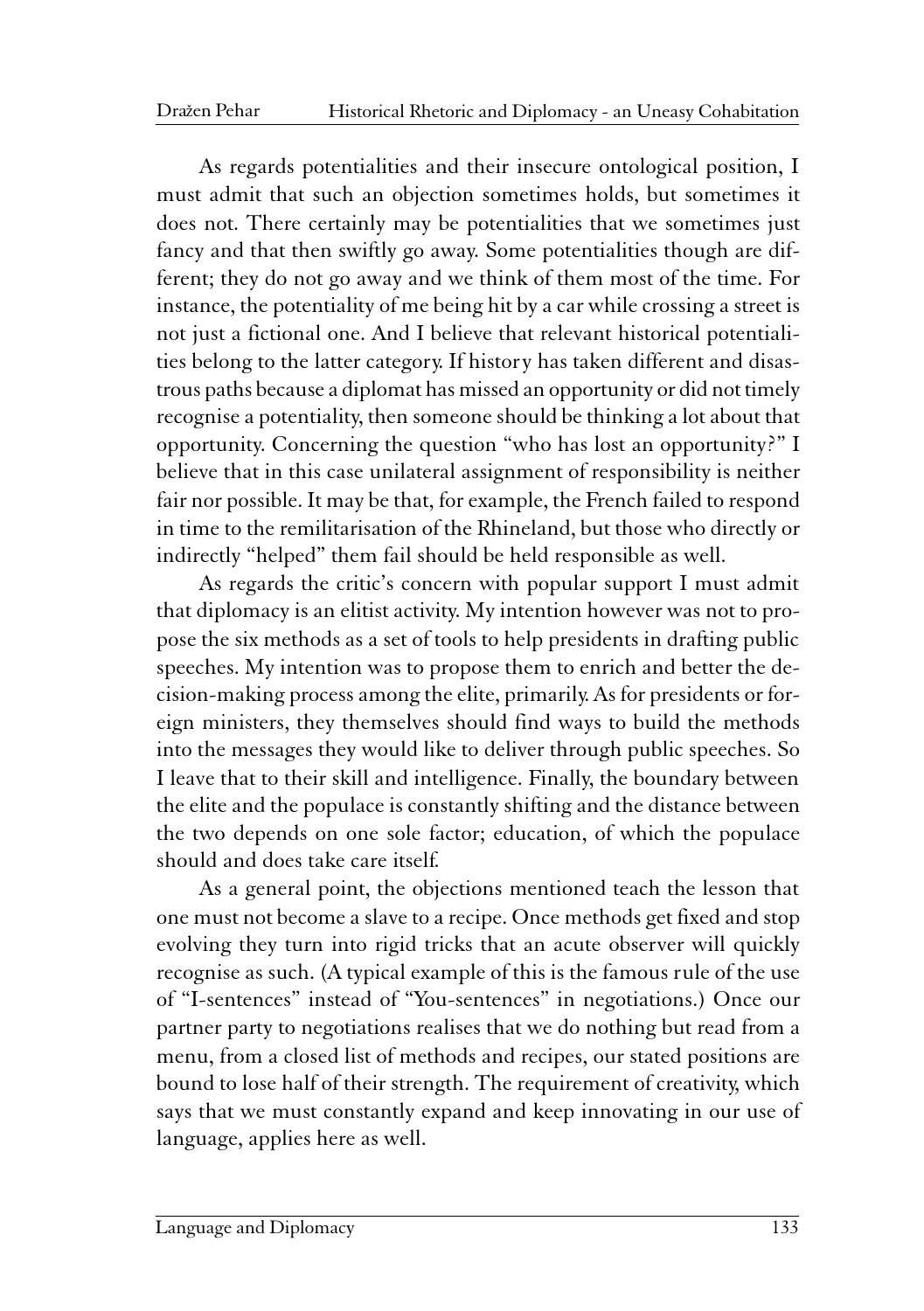Let me then at the end summarise the main points of my talk. First, when it comes to the use of language and its many styles, diplomats must bear in mind that they have a choice. They may choose one or more among many styles of language. This freedom of choice of an instrument of expression is particularly important because plurality of such instruments makes diplomats aware of their own *responsibility* in verbally expressing their attitudes towards international developments. Lack of awareness of plurality of such instruments makes an expressed attitude appear too natural and disables diplomats from making a reflective and conscious choice; from taking full responsibility for the effects of their choices. For instance, I demonstrated that historical analogising appears couched in at least two different styles of linguistic expression (pure analogies and ambiguous analogies), while awareness of its likely negative effects may give rise to another one, the style of an ambiguous use of language. And I also pointed to various motivational factors that may move a diplomat to opt for one or the other or any combination of these styles. This is highly likely to endow diplomats with the sense of control over what they may otherwise believe to be a spontaneous verbal expression of their natural psychic attitudes. It is pointless to advise diplomats that their verbal style should be polite or moderate unless they have been taught about plurality of possible verbal styles and about their advantages as well as disadvantages. Politeness or moderation in use of language is not a natural fruit growing on every tree.

Second, when it comes to the issue of conflicts, historical analogies play a causal role in the etiology of conflicts. However, I failed to say how important the role is and under what conditions the negative effects of historical analogising may be neutralised by other factors. One thing however needs to be taken for certain: it is better to be beforehand alerted to a factor that may play an important role in the etiology of conflicts. History has delivered many lessons on this and it is better for us not to rely on the vicissitudes of chance. Historical analogies come under the heading of psychological causes of war and I believe that they are indeed the underlying ones.

Third and finally, diplomats must be aware that they have freedom not only of choice but also of making a brand new language of their own liking. As I tried to sketch the basic elements of a new kind of historical "Diplomatese", so every diplomat should try making a better and more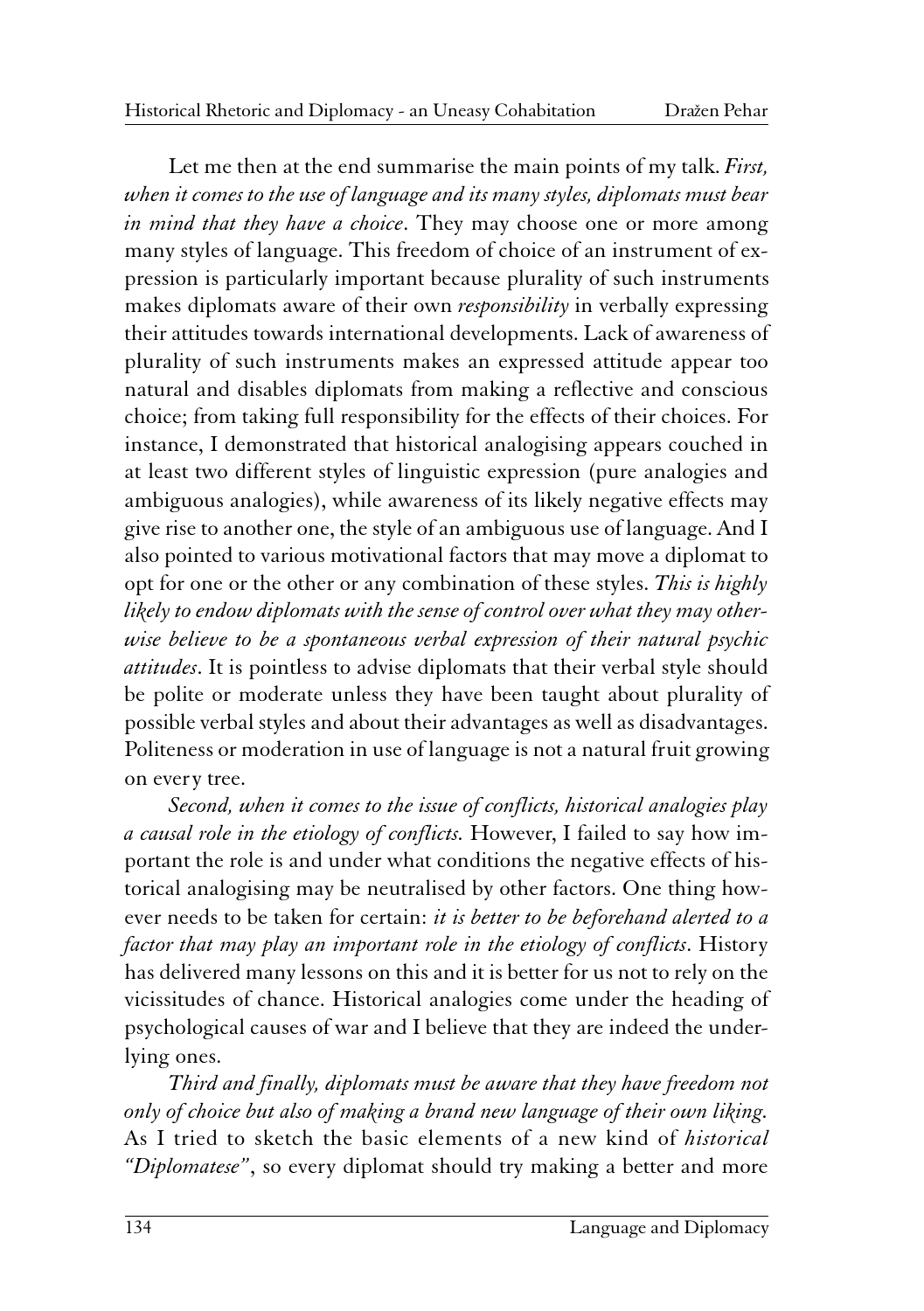expressive kind of Diplomatese. As Noam Chomsky repeated time and again, language consists of finite number of items (phonemes, dictionary entries, rules of grammar, etc.), but the number of possible combinations of those items is virtually infinite. Every day human beings produce novel metaphors never heard before. The diplomat must give serious consideration to this fact of creativity in language, to the ability of language to expand and adapt to all kinds of conditions.

Paraphrasing Hobes, Josef Joffe on one occasion said that diplomacy without a sword is but a word. The way I understand this metaphor, it implies that diplomats on all sides must be aware of their power to materialise their aims, and that without such awareness diplomacy would be just an empty and aimless exchange of words. The way I see things, diplomacy is primarily words that prevent us from reaching for our swords. That is why there must be no end to our attempts to improve the ability of our language to simulate real acting and thus to make swords dispensable. Making our words independent of swords, of which moderation or ambiguation of historical rhetoric is just one aspect, is one among many steps that diplomats must take to create through language a different and healthier atmosphere in international relations.

### ENDNOTES:

- 1 (They argue that) eloquence/rhetoric from time to time secures the condemnation of the innocent, that it leads deliberations astray, that it causes not merely sedition and popular turmoil, but also wars beyond all expiation…But, following the same modus of thinking, not only orators but also magistrates and medicine and science itself would all be useless. (Quintilian, refuting the critics of rhetoric who, starting from the valid premise that rhetoric has been occasionally used to evil ends, wrongly concluded that rhetoric should be banished from Rome as it was banished from Sparta. Quintilian died in the year 96 AD).
- 2 Mark Mazower, Dark Continent: Europe's Twentieth Century (Harmondsworth: Penguin Books, 1998), 150.
- 3 International Herald Tribune, 30 January 1997, 1.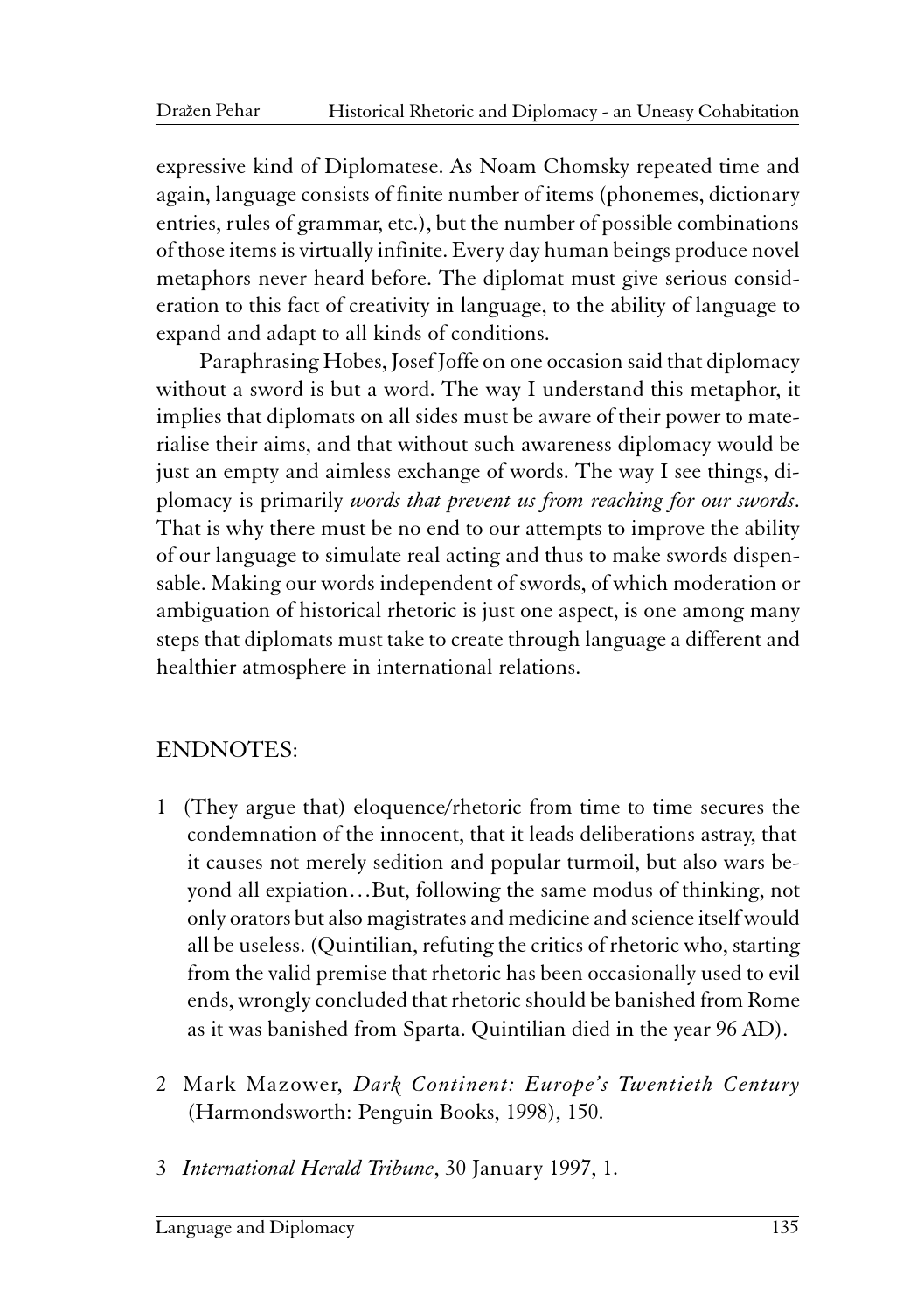- 4 The Economist, 27 November 1999, 35.
- 5 International Herald Tribune, 1 December 1999, 8.
- 6 Newsweek, 20 April 1998, 38.
- 7 Richard Holbrooke, To End a War (New York: Random House, 1998), 148.
- 8 Richard Holbrooke, A New Realism for a New Era: The U.S. and the UN in the  $21^{st}$  Century [website]; available at http://www.un.int/usa/ 99\_103.htm.
- 9 See, for instance, Anthony D. Smith, Nations and Nationalism in a Global Era (Cambridge: Polity Press, 1995), 160.
- 10 Though all historical analogies simultaneously perform all four functions I am talking about, some of them lay more and some less emphasis on specific functions. For instance, example number 6 on page 6 below is an analogy which lays emphasis on the function of "spiritual transcendence".
- 11 Example number 5 from page 1 above is a good example of a historical analogy which emphasises the function of identity maintenance.
- 12 Examples number 4 from page 1 above and number 8 from page 2 above are good examples of historical analogies which emphasise the cognitive or predictive function.
- 13 For instance, the "Greece to their Rome" analogy in which Great Britain plays the role of Greece to the twentieth century's Rome, i.e. the USA, was used by many influential policy and opinion makers in postimperial Britain to offset bad feelings following the decline in Britain's global influence. For an excellent study of the history of the analogy and its ironies, see Christopher Hitchens, Blood, Class and Nostalgia (London: Vintage, 1990).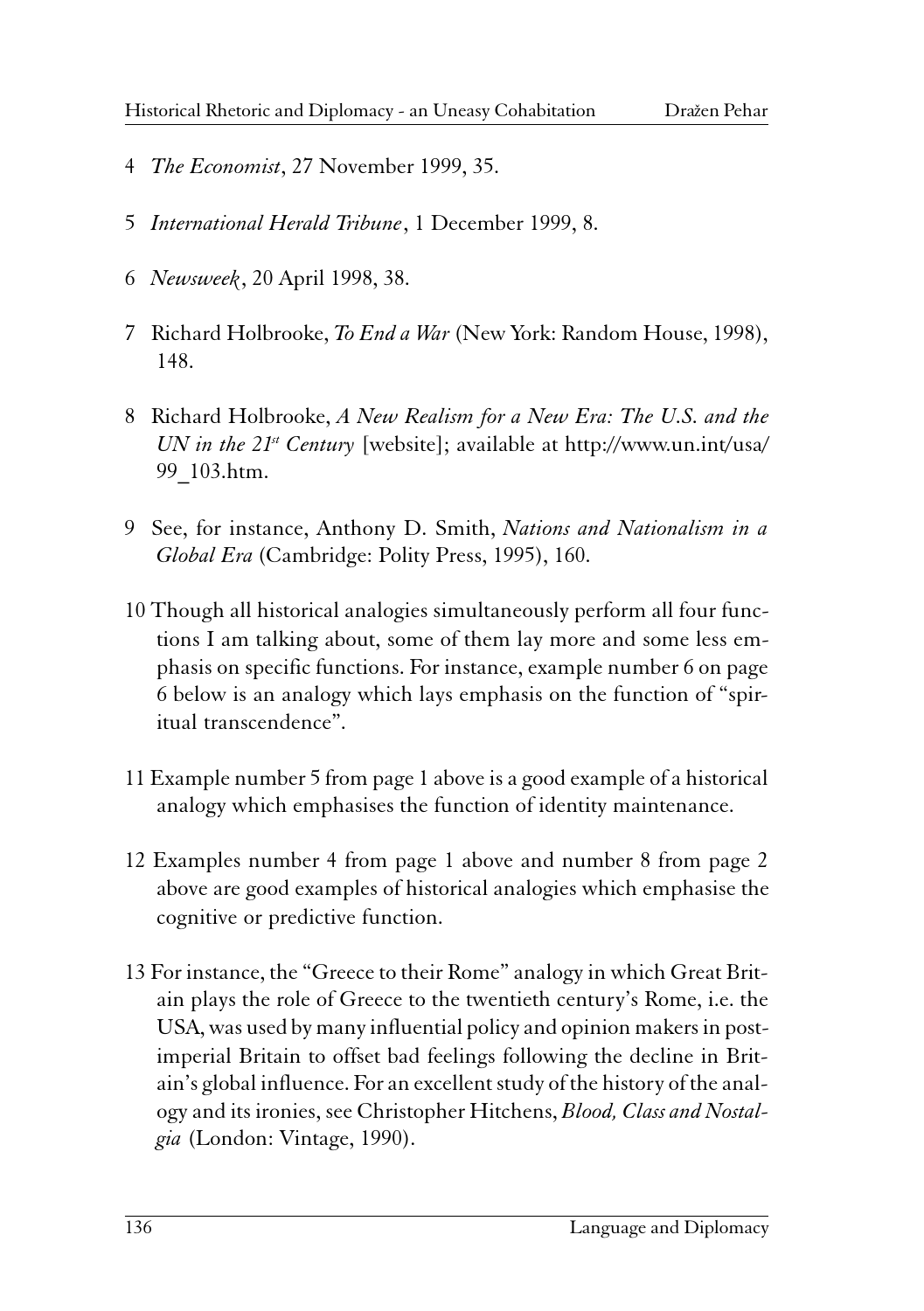- 14 Donald Kagan, On the Origins of War and the Preservation of Peace (New York: Anchor Books, 1995), 173-174.
- 15 Ibid., 376 and 414.
- 16 Richard E. Neustadt and Ernest R. May, Thinking in Time (New York: Free Press, 1986), 87.
- 17 See President Clinton's statement in Washington Post, 24 March 1999, A1. See also an article on Clinton's analogy: Jonathan Alter, "The Trouble with History," Newsweek, 12 April 1999; and Henry Kissinger, "Doing Injury to History," Newsweek International, 5 April 1999.
- 18 Wolfgang Petritsch, Karl Kaser, Robert Pichler, Kosovo-Kosova (Klagenfurt-Wien: Wieser Verlag, 1999), 278.
- 19 I owe thanks to Russian Ambassador Alexander Zotov from the Sarajevo Office of the High Representative for helping me better understand this analogy as well as for preventing me from committing at least one factual error.
- 20 David Dessler, "How to Sort Causes in the Study of Environmental Change and Violent Conflict," in *Environment, Poverty, Conflict, ed.* Nina Graeger and Dan Smith (Oslo: International Peace Research Institute, 1994), 91-112.
- 21 Applied to the 1995 episode involving US Ambassador Holbrooke and then Bosnian Serb leader Karadžić, it seems that what annoyed Holbrooke most was the fact that the historical rhetoric that Karadžić frequently used to support his arguments tended to commit him to a too rigid bargaining position. In contrast to ambiguous language, historical analogies are very suggestive of the direction that one should take and do define one's commitments too tightly.
- 22 See the excellent case-study by David Patrick Houghton, "The Role of Analogical Reasoning in Novel Foreign-Policy Situations," British Journal of Political Science 26/4 (October 1996): 523-552. Houghton